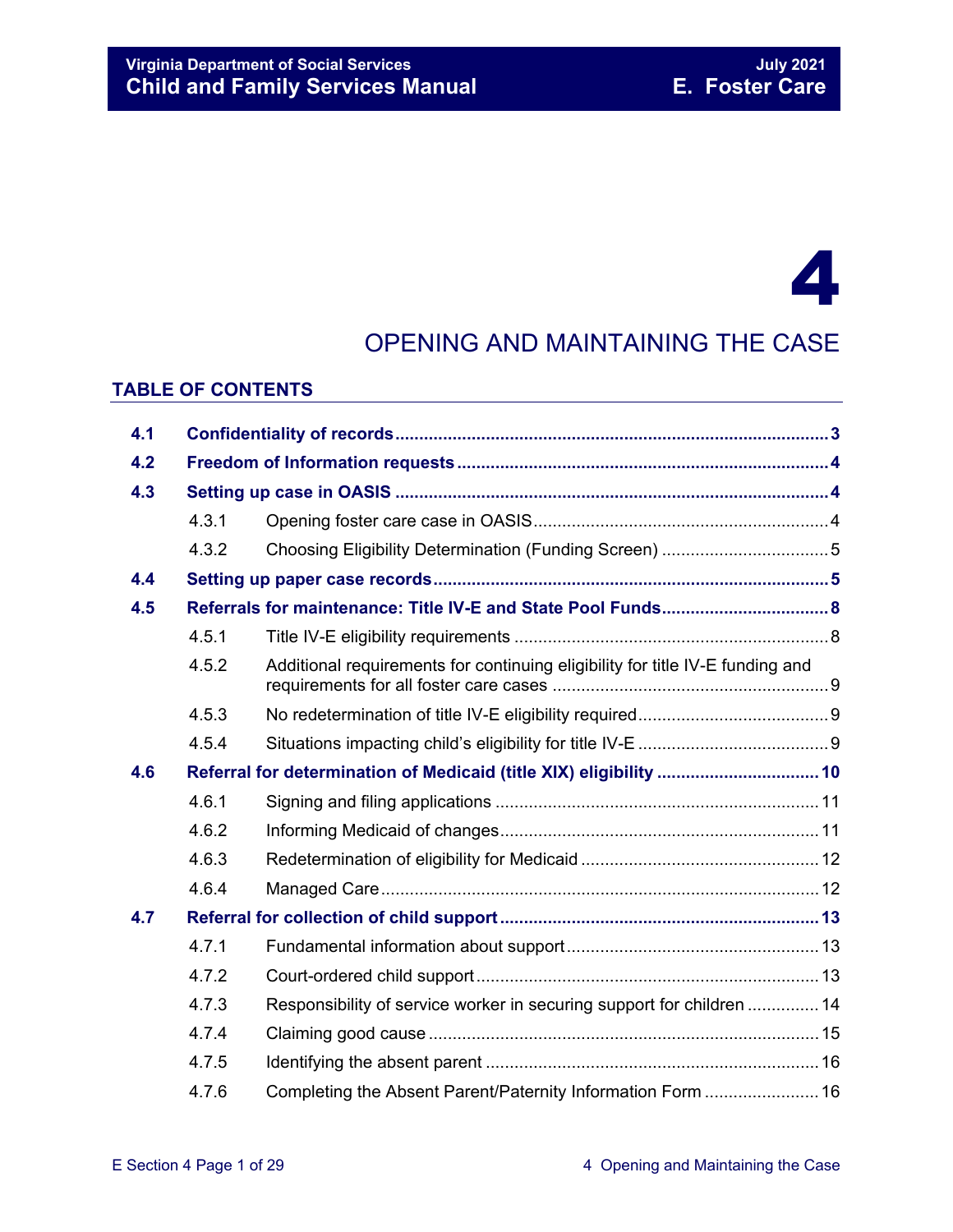#### **Virginia Department of Social Services July 2021 Child and Family Services Manual E. Foster Care**

|      | 4.7.7  |                                                                    |  |  |
|------|--------|--------------------------------------------------------------------|--|--|
|      | 4.7.8  | Responsibility of the Division of Child Support Enforcement 17     |  |  |
|      | 4.7.9  |                                                                    |  |  |
|      |        |                                                                    |  |  |
|      |        |                                                                    |  |  |
|      | 4.8.1  |                                                                    |  |  |
|      | 4.8.2  |                                                                    |  |  |
|      | 4.8.3  |                                                                    |  |  |
|      | 4.8.4  |                                                                    |  |  |
|      | 4.8.5  | Visitation with parents struggling with a substance use disorder21 |  |  |
| 4.9  |        |                                                                    |  |  |
| 4.10 |        |                                                                    |  |  |
| 4.11 |        |                                                                    |  |  |
|      | 4.11.1 | Eligibility for Supplemental Security Income (SSI) for children 24 |  |  |
|      | 4.11.2 |                                                                    |  |  |
|      | 4.11.3 |                                                                    |  |  |
|      |        |                                                                    |  |  |
|      | 4.11.4 |                                                                    |  |  |
|      | 4.11.5 |                                                                    |  |  |
| 4.12 |        |                                                                    |  |  |
| 4.13 |        |                                                                    |  |  |
| 4.14 |        |                                                                    |  |  |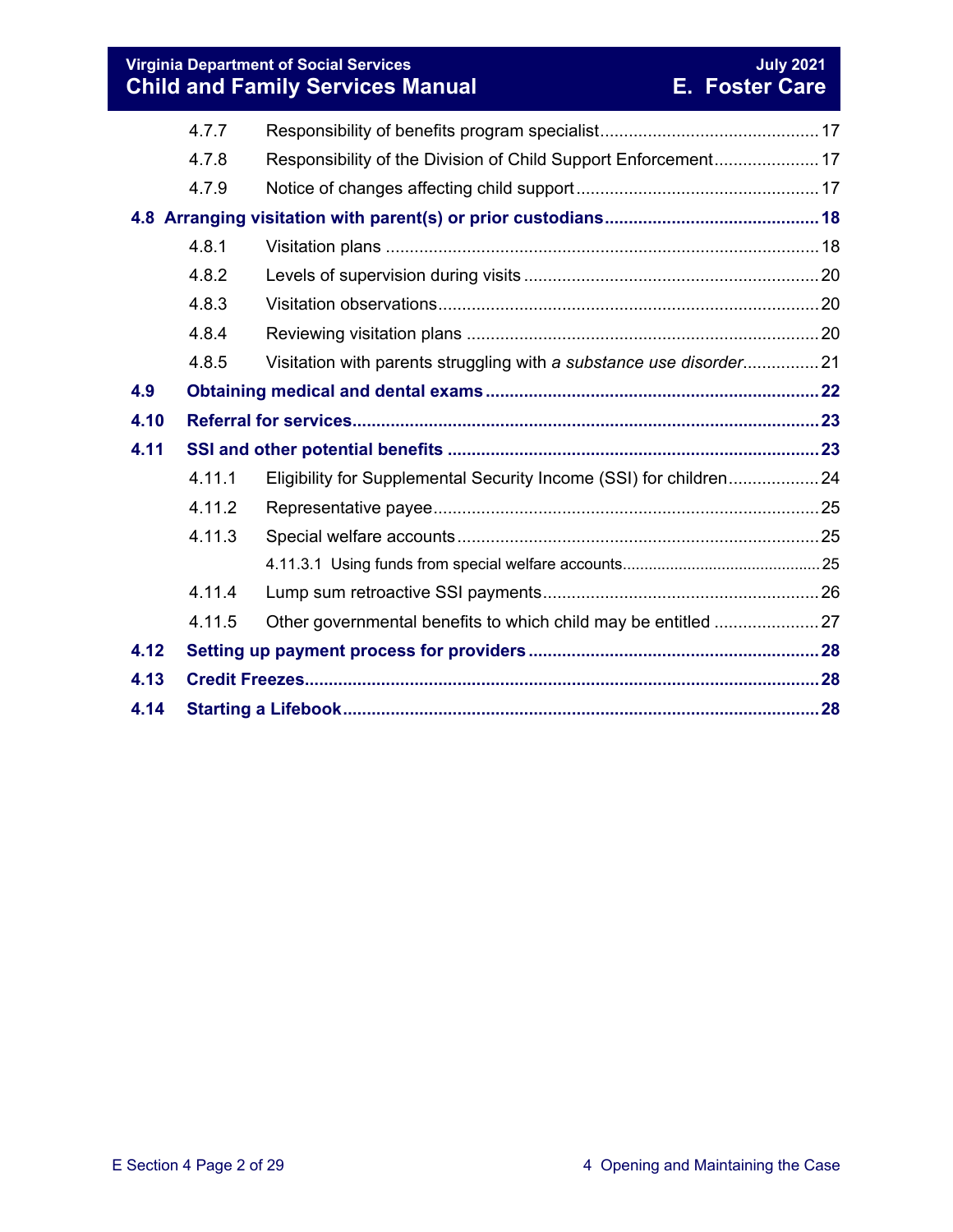# 4

## OPENING AND MAINTAINING THE CASE

## <span id="page-2-0"></span>**4.1 Confidentiality of records**

The records of children in foster care are confidential and information about children in foster care or their parents or relatives is confidential  $(§ 63.2-104)$  $(§ 63.2-104)$ . The Local Department of Social Services (LDSS) may disclose information:

- Upon order of the court; for instance, to the Guardian ad litem and the Court Appointed Special Advocate (CASA) who are appointed to a child as the result of a court order.
- When the LDSS determines that disclosure is in the best interest of the child and the person has a legitimate interest in the records and information in a child protective services (CPS) case, without a court order and without the consent of the family. Persons with a legitimate interest include, but are not limited to:
	- o Persons responsible for investigating a report of known or suspected abuse or neglect or for providing services to the child or family, including multidisciplinary teams and family assessment and planning teams, lawenforcement agencies, and Commonwealth attorneys.
	- $\circ$  Child welfare or human services agencies in Virginia when they request information to determine compliance with a child-protective services plan or court order.
	- $\circ$  Personnel of the school or child day program as defined in § [63.2-100](https://law.lis.virginia.gov/vacode/63.2-100/) that the child attends so the LDSS can receive ongoing information on the child's health and behavior, and the activities of the child's custodian.
	- o Parent, grandparent, or potential caretaker of the child in the event the LDSS has to remove the child from his custodian.
	- o The Commitment Review Committee and the Office of the Attorney General for the purposes of sexually violent predator civil commitments (§ [63.2-105\)](https://law.lis.virginia.gov/vacode/63.2-105/).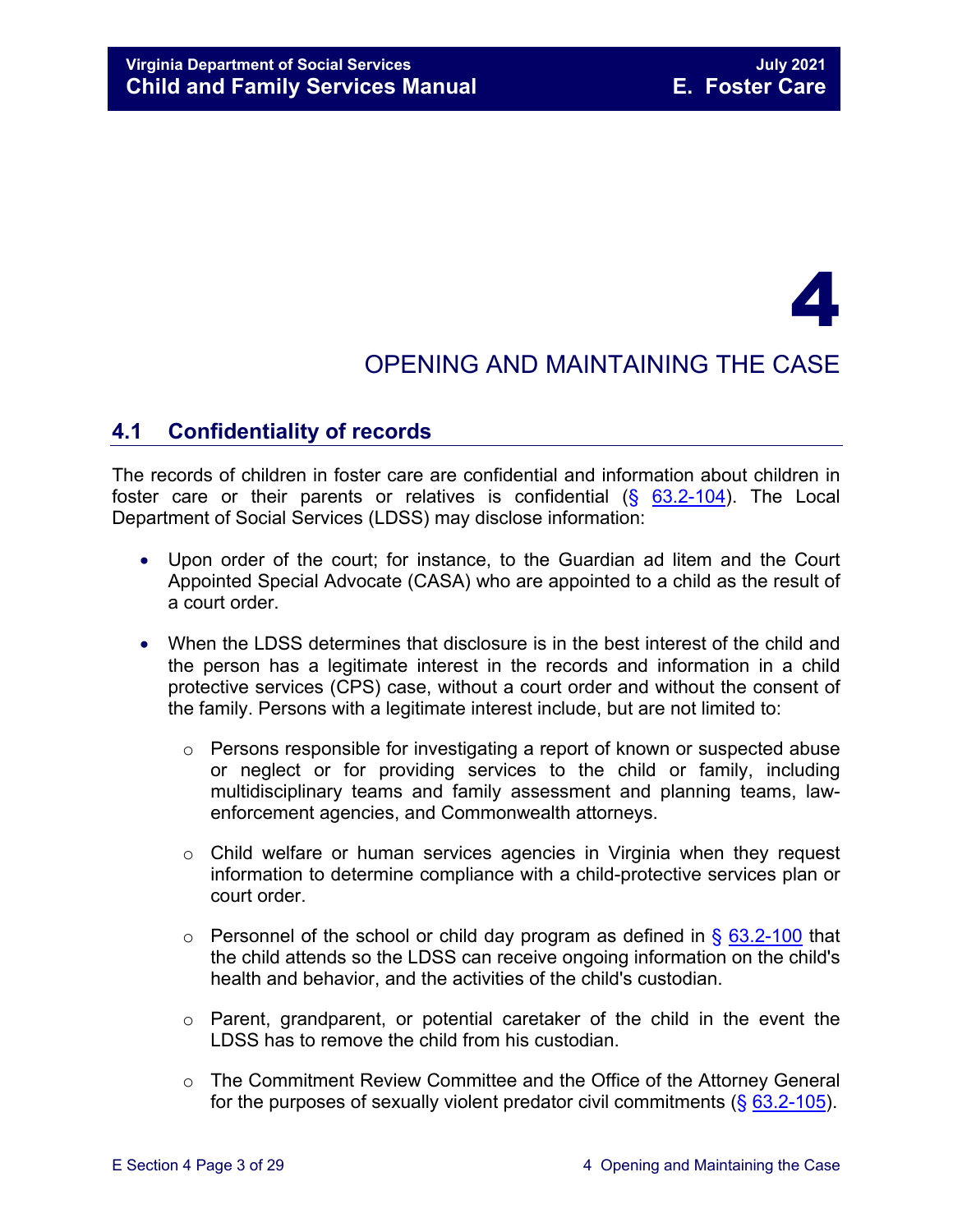• When the LDSS refers the child and family to the Family Assessment and Planning Team (FAPT) for assessment, services, or funding, obtaining proper consent to share information with the team if LDSS does not have custody of the child  $(**§** 2.2-5210)$  $(**§** 2.2-5210)$ .

For additional information, see the Child Protective Services Manual, Part 9 Confidentiality, [Section 9.7](https://fusion.dss.virginia.gov/Portals/%5Bdfs%5D/Files/DFS%20Manuals/CPS%20Manuals/Manual--2019/section_9_confidentiality%20August%202019.pdf#page=19) on Release of Information to Legitimate Interests.

*For children who have been adopted and have subsequently reentered foster care, no identifying information can be released from their adoption record or included in any report or case plan the LDSS creates, including information from any electronic foster care case file. The information from the prior foster care case is protected from disclosure under the circumstances outlined in Section 5 of Adoption Guidance, as information retained from the foster care record is now part of the adoption record (See Section 19.10.2).*

## <span id="page-3-0"></span>**4.2 Freedom of Information requests**

Code of Virginia § [2.2-3700](https://law.lis.virginia.gov/vacode/2.2-3700/) (Virginia Freedom of Information Act) requires that official records held by public agencies are to be open to inspection. Any individual may exercise his or her Virginia Freedom of Information Act rights to see public information in the custody of any public agency. The Act provides procedures for requesting records and responding to those requests. It also provides exceptions to providing certain information to individuals who make requests pursuant to the Code of Virginia.

The provisions of Code of Virginia  $\S$  [2.2-3700](https://law.lis.virginia.gov/vacode/2.2-3700/) et seq. apply to all governmental entities. It includes the request of current and former clients to have access to their LDSS records (see [section 19.10.5](https://fusion.dss.virginia.gov/Portals/%5bdfs%5d/Files/DFS%20Manuals/Foster%20Care%20Manuals/Foster%20Care%20Manual%2007-2020/Final%20Foster%20Care%20Manual%2007-2020/section_19_closing_a_case_to_foster_care.pdf#page=6) Access to records after closure). Except as otherwise specifically provided by law, all official records shall be open to inspection and copying by any citizens of the Commonwealth during the regular office hours of the custodian of such records.

## <span id="page-3-1"></span>**4.3 Setting up case in OASIS**

The Code of Virginia and federal law require that information be maintained in the stateapproved Child Welfare Information System, OASIS, and that every child in foster care be tracked so that the Virginia Department of Social Services (VDSS) may monitor service delivery and planning for achieving permanency  $(\S$  [63.2-907\)](https://law.lis.virginia.gov/vacode/63.2-907/). This includes children placed under a non-custodial foster care agreement. OASIS is Virginia's official system of record in which cases shall be documented and tracked.

#### <span id="page-3-2"></span>**4.3.1 Opening foster care case in OASIS**

• Information for every child in foster care shall be entered into OASIS as soon as possible but **no later than five (5) calendar days** after the child's custody is transferred to a LDSS or he is placed in foster care. A delay in entry in OASIS will result in a federal penalty under the federal Adoption and Foster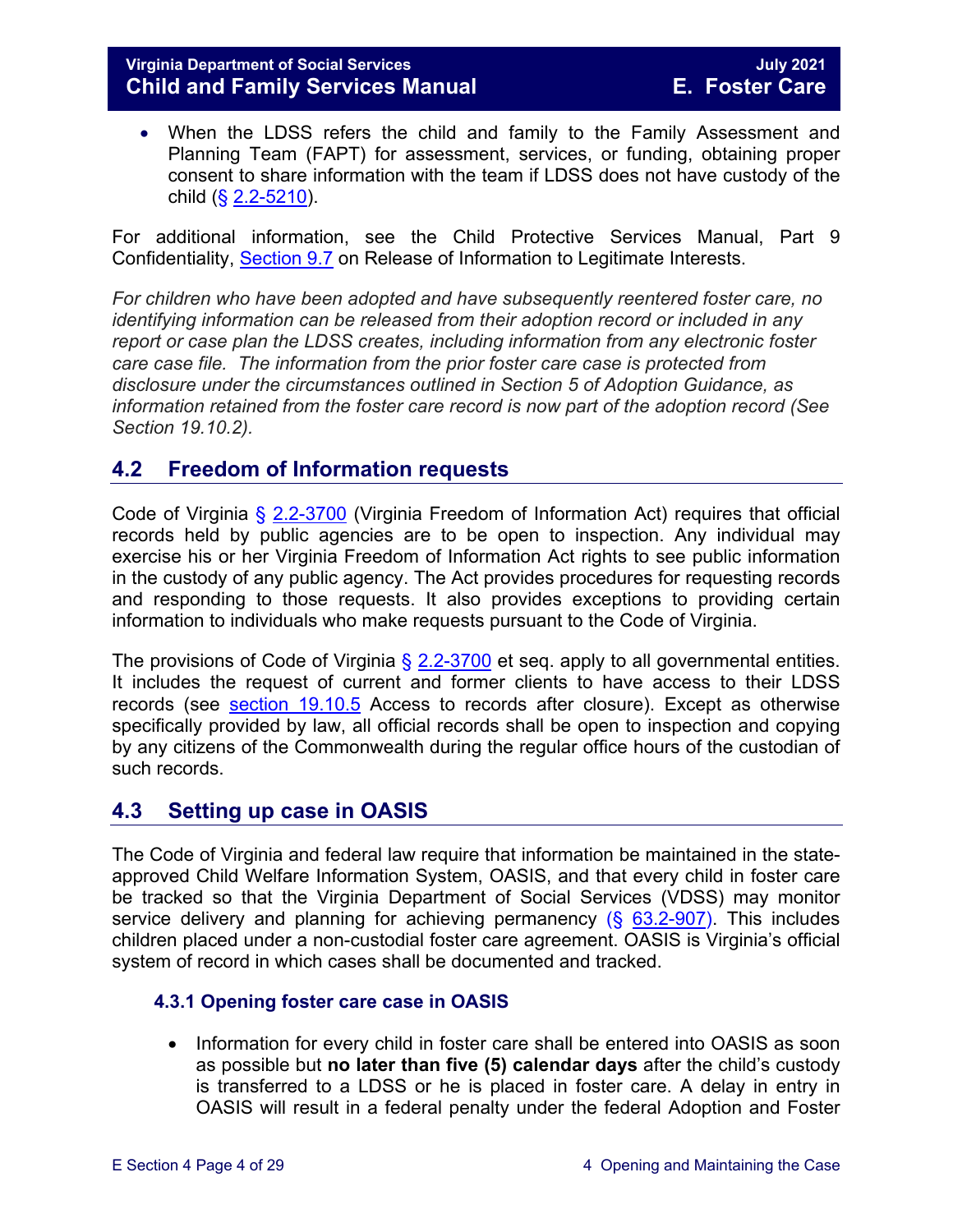Care Analysis and Reporting System (AFCARS). The worker is responsible for entering and updating all case data in OASIS as soon as possible but **no later than 30 calendar days** after each activity or event, with two exceptions:

- $\circ$  Placement and funding information for children shall be entered within five (5) business days of any placement change, in order to accurately track the whereabouts of children in care.
	- When entering placement information into OASIS, verify that the contract agency matches the Licensed Child Placing Agency (LCPA)/Children's Residential Facility (CRF) licensure information received by the worker before placement. If a LCPA/CFR is not listed on the pick list in OASIS, the service worker should contact the OASIS help desk to request an addition to the pick list.
- $\circ$  The foster care case should be closed within five (5) business days after the child leaves the care of the LDSS.
- The case is opened in the family's name. A child in the custody of the LDSS or in a non-custodial foster care placement is considered a member of a family case.
- The case is opened in the child's name if there is no known family (e.g., in abandonment cases).

#### <span id="page-4-0"></span>**4.3.2 Choosing Eligibility Determination (Funding Screen)**

There are two sources of maintenance funds for children in foster care: title IV-E for title IV-E eligible children and CSA-state pool funds for non-title IV-E eligible children. These categories determine the source of maintenance payments made on behalf of the child. In order to receive federal funding, workers shall identify the eligibility category on the Funding Source Screen in OASIS.

When documenting a change in maintenance costs due to a birth date, enhanced payment, etc., the worker should input the information so that it is effective the first day of the month following the actual date that initiated the rate change.

For additional instructions on entering data on maintenance payments into the Funding Source Screen see [Section 18.1.8](https://fusion.dss.virginia.gov/Portals/%5bdfs%5d/Files/DFS%20Manuals/Foster%20Care%20Manuals/Foster%20Care%20Manual%2007-2020/Final%20Foster%20Care%20Manual%2007-2020/section_18_funding_maintenance_costs.pdf#page=9) of this chapter or OASIS help.

#### <span id="page-4-1"></span>**4.4 Setting up paper case records**

OASIS is the official case record for all foster care cases and is supplemented with forms, letters, and other original hard copy documents, which shall be retained in the paper case record. Each child in the case should have their own individual paper case record. Most of the case documentation will be in OASIS, however, and not in the paper file. It is not necessary to copy the screens into the case record unless this is the policy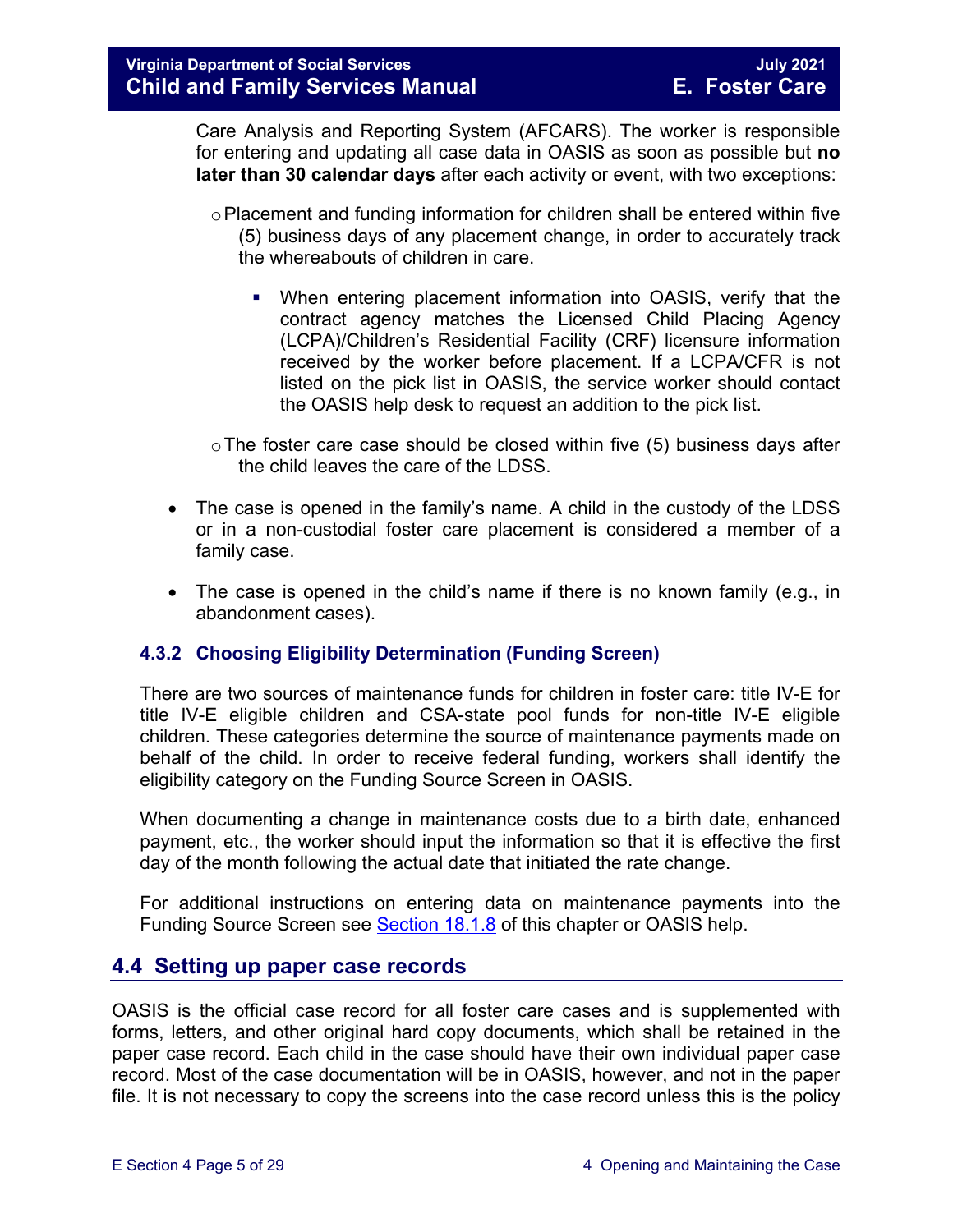of the LDSS. Original documents (Social Security card, birth certificate, psychological reports, etc.) will remain in the paper record, as well as documents that require signatures. Many of the foster care forms are either in OASIS and can be completed and printed as needed, or are available on the DSS public website or Fusion page under "Forms".

Material in the paper case record should be separated into divisions, grouping the same or similar forms and documents together. Within each division, material shall be fastened together in chronological order with the most recent material on top. A suggested paper case record format follows:

- Essential documents:
	- o Referral to benefits program specialist for title IV-E determination and Medicaid.
	- o Birth verification.
	- o Social Security card and/or application.
	- o Copies of medical insurance cards.
- Legal documents with original signatures:
	- o Petitions.
	- o Entrustments.
	- $\circ$  Foster care plans (including the court approved Individual and Family Service Plan (IFSP).
	- o Court orders.
	- o ICPC Forms.
- Agreements with original signatures:
	- o Non-custodial foster care agreements.
	- o Foster family home placement agreements.
	- o Independent living agreements.
	- o Respite care agreements.
	- o Permanent foster care agreements.
- Current photograph, taken at least annually.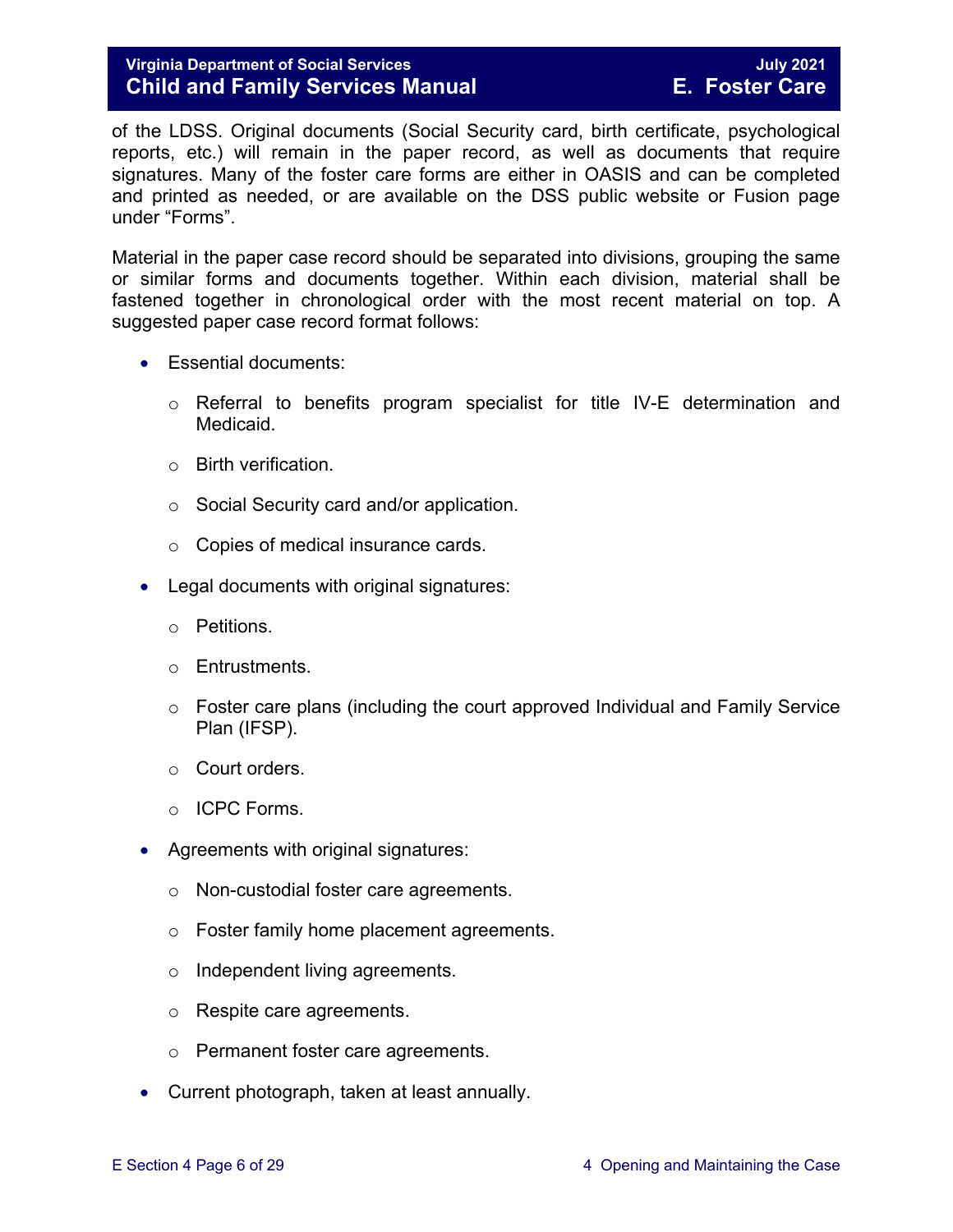#### **Virginia Department of Social Services July 2021 Child and Family Services Manual**

- Reports:
	- o Social histories.
	- o School reports.
	- o Medical reports.
	- o Psychological reports.
	- o Quarterly provider reports.
- Residential care:
	- o Application.
	- o Placement reports.
- Correspondence in chronological order:
	- o Notice of visitation.
	- o Notice of placement change.
	- o Notice of panel review.
	- o CPS summary or affidavit.
	- o Other correspondence.
- Funding:
	- o Title IV-E determinations.
	- o CSA documentation.
	- o Purchase orders and invoices.
- Adoption documents:
	- o Termination of Parental Rights.
	- o Adoption Assistance Agreement (if applicable).
	- o Adoptive home placement agreement.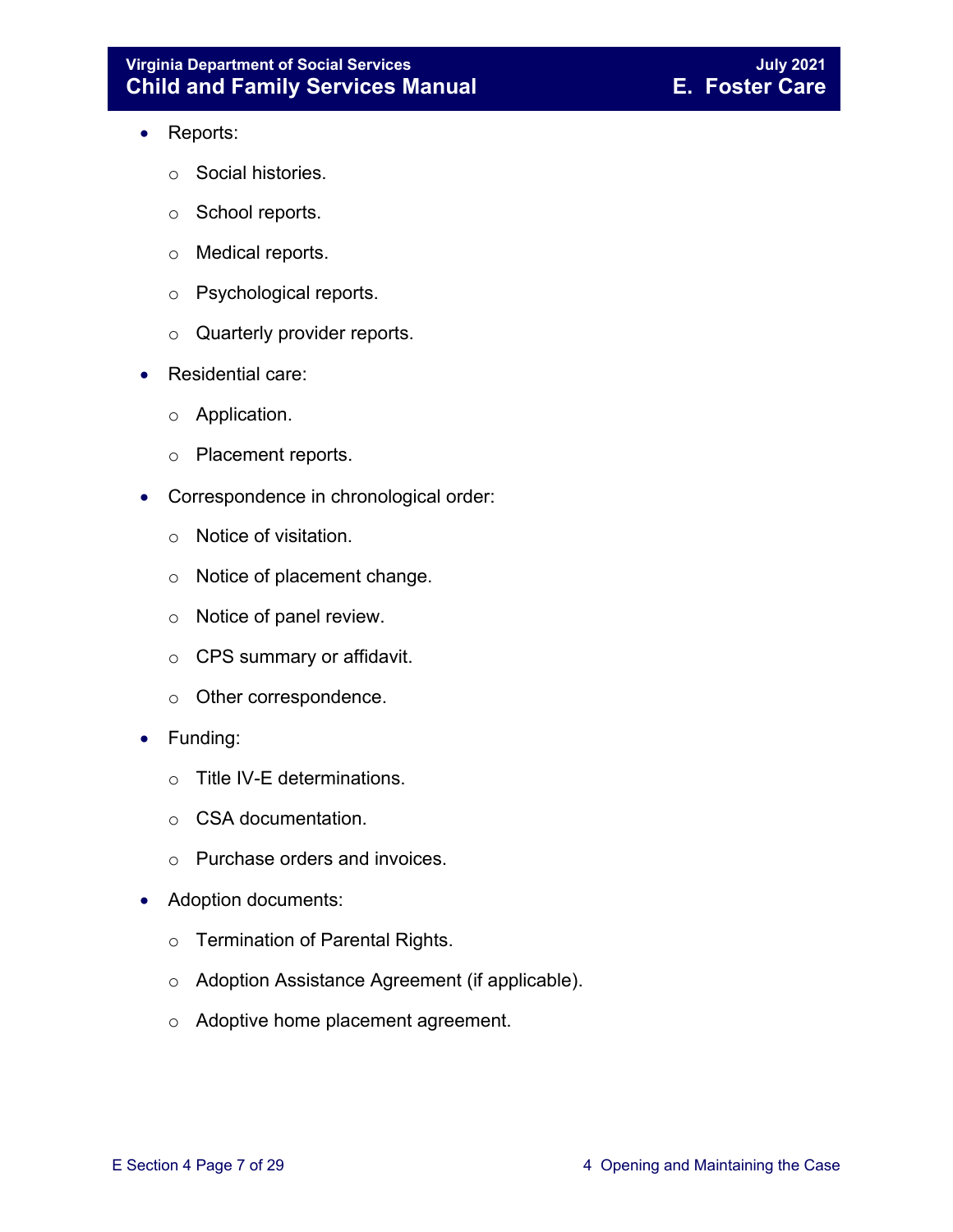## <span id="page-7-0"></span>**4.5 Referrals for maintenance: Title IV-E and State Pool Funds**

All children in foster care placements are eligible to receive room, board, supervision, a supplemental clothing allowance, transportation to visit family members, and transportation to remain in the school in which the child was enrolled at the time of placement if determined to be in the child's best interests. Maintenance is defined by federal law and additional information about maintenance payments and amounts is available in [Section 18](https://fusion.dss.virginia.gov/Portals/%5bdfs%5d/Files/DFS%20Manuals/Foster%20Care%20Manuals/Foster%20Care%20Manual%2007-2020/Final%20Foster%20Care%20Manual%2007-2020/section_18_funding_maintenance_costs.pdf) of the chapter. For information on arranging and paying for school transportation for the child to remain in the same school see Virginia Department [of Education and Virginia Department of Social Services Foster Connections: Joint](https://fusion.dss.virginia.gov/Portals/%5Bdfs%5D/Files/Foster%20Care/Joint%20Guidance/VDOE%20VDSS%20-%20Joint%20Guidance%20for%20School%20Stability%20of%20Children%20Youth%20in%20FC.pdf)  [Guidance for School Stability of Children in Foster Care.](https://fusion.dss.virginia.gov/Portals/%5Bdfs%5D/Files/Foster%20Care/Joint%20Guidance/VDOE%20VDSS%20-%20Joint%20Guidance%20for%20School%20Stability%20of%20Children%20Youth%20in%20FC.pdf) 

#### <span id="page-7-1"></span>**4.5.1 Title IV-E eligibility requirements**

For children who meet title IV-E eligibility requirements, the federal government partially funds maintenance costs of children in foster care. All children in care are to be referred to benefits program specialist for an initial determination of title IV-E eligibility. Procedures for determining a child's eligibility for IV-E funds are found in the [Title IV-E Eligibility Manual.](https://fusion.dss.virginia.gov/dfs/DFS-Home/Title-IV-E/Title-IV-E-Guidance)

- The service worker shall refer a child for screening **within ten (10) calendar days** of the *removal from the home*, the date the voluntary entrustment agreement is signed, or the date the non-custodial agreement is signed.
- The service worker is responsible for providing the benefit programs specialist the following documents for the eligibility file:
	- Copy of the birth certificate.
	- Copies of legal documents including affidavit pertaining to the removal, petitions, entrustments, service plans or the court approved IFSP, court orders, and ICPC forms.
		- Note: It is very important to provide the petition that initiated the episode of foster care. This petition is used to assist in establishing which month eligibility begins. The court orders are used to determine and start the clock on timeliness of hearings to continue title IV-E eligibility.
	- Copies of agreements including non-custodial foster care agreements, foster family home placement agreements, voluntary continuing services and support agreements, independent living arrangement agreements, and permanent foster care agreements.
	- Copies of placement applications, licensures, placement reports and financial contracts.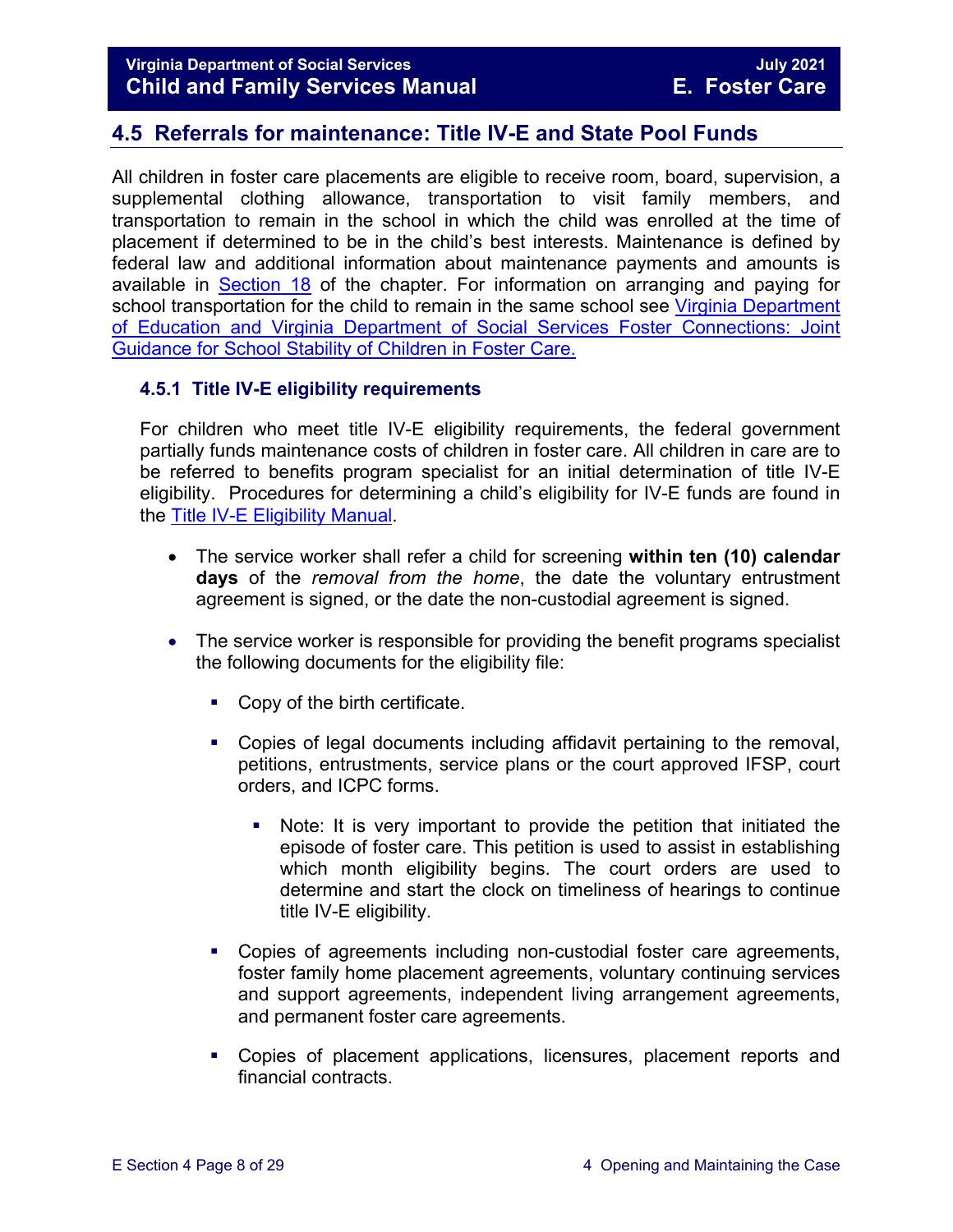- **Copies of purchase orders and invoices.**
- **For adoption cases: copies of the adoption assistance agreement and** the adoptive home placement agreement.
- The service worker is responsible for referring and providing information to the benefits program specialist that is used in making the title IV-E eligibility determination. The [Title IV-E/Medicaid Eligibility Form](https://fusion.dss.virginia.gov/dfs/DFS-Home/Title-IV-E/Title-IV-E-Forms) is available on the DSS internal website.

#### <span id="page-8-0"></span>**4.5.2 Additional requirements for continuing eligibility for title IV-E funding and requirements for all foster care cases**

- The court shall hold a permanency planning hearing within 12 months from the date the child entered foster care which is defined as the earlier of the date of the judicial finding of abuse/neglect or sixty (60) days from physical removal. (See [Section 3.3](https://fusion.dss.virginia.gov/Portals/%5bdfs%5d/Files/DFS%20Manuals/Foster%20Care%20Manuals/Foster%20Care%20Manual%2007-2020/Final%20Foster%20Care%20Manual%2007-2020/section_3_entering_foster_care.pdf#page=3) of this chapter).
- Annually, there shall be a judicial determination at each court hearing that reasonable efforts have been made to reunite; or if the goal is other than Return Home, to finalize a permanent placement for the child (e.g., placing the child with relatives in another state in accordance with the ICPC), and to complete whatever steps are necessary to achieve permanency for the child through adoption or custody transfer to relatives.

The failure of the LDSS to meet the above requirements will make a child not eligible for title IV-E maintenance payments from the first of the month following the month the requirement was due and may resume the first of the month within the month the requirement was then met.

#### <span id="page-8-1"></span>**4.5.3 No redetermination of title IV-E eligibility required**

Eligibility for title IV-E is determined once, upon the child's entry into foster care. No subsequent redeterminations are required. Should information become available to the service worker that would affect the child's eligibility for title IV-E payments or continued eligibility, the service worker shall make such information known to the benefits program specialist worker.

#### <span id="page-8-2"></span>**4.5.4 Situations impacting child's eligibility for title IV-E**

The following situations would make a child ineligible for IV-E payment:

- The child is on a trial home visit or runaway status (AWOL).
- The child is placed with an allowable provider or a facility type which has a provisional or emergency approval, or whose approval has expired, or is no longer considered to be licensed.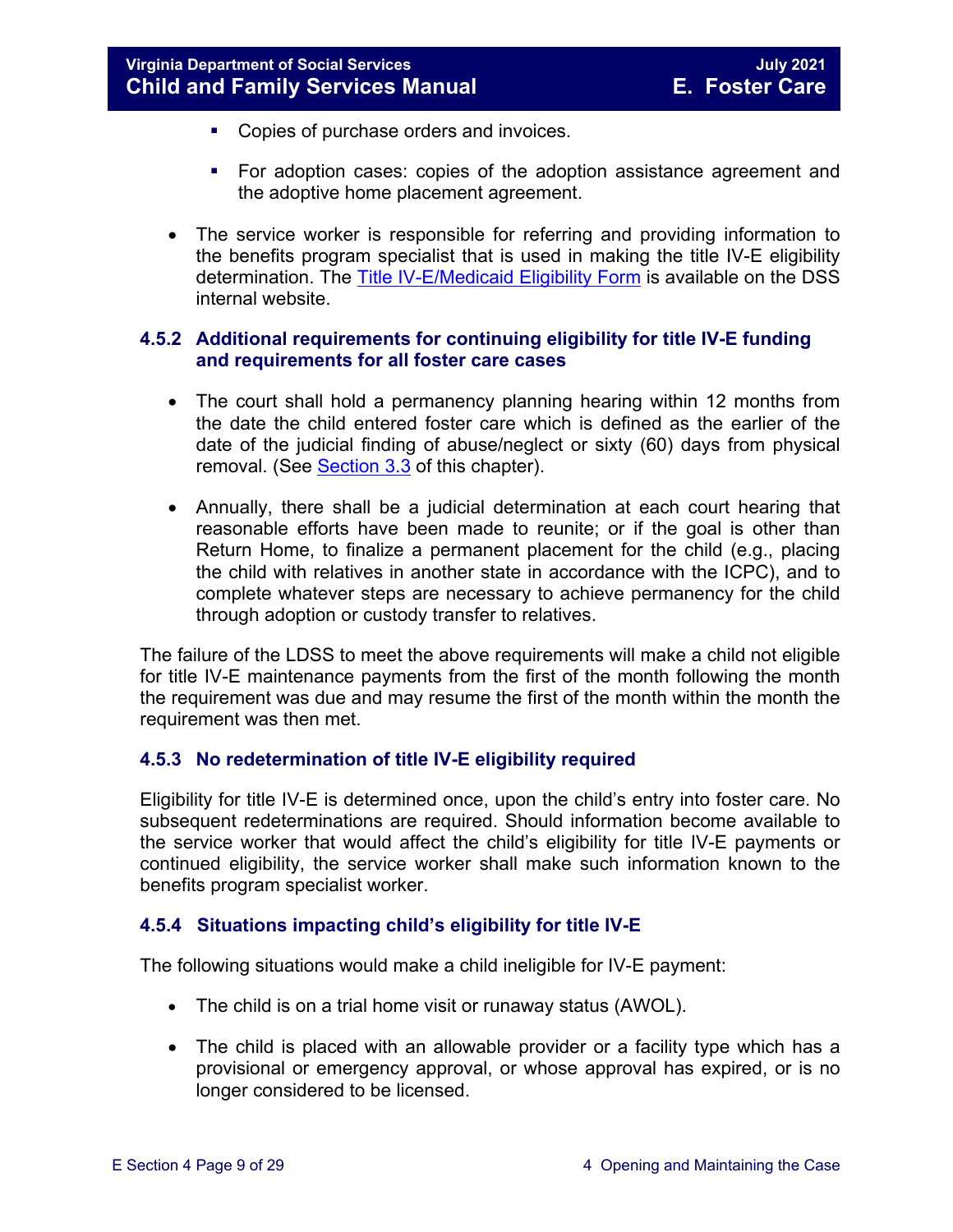- The child income or resource exceeds allowed criteria.
- The child's last judicial determination was not held within the past 12 months and/or did not result in a court order with appropriate "reasonable efforts" language.
- The child is placed in an unallowable title IV-E facility or agency, such as secured locked facilities operated primarily for the detention of juvenile delinquents; forestry or training camp; psychiatric or medical hospital; and public institution with more than 25 beds.
- The foster care child is receiving the full SSI benefit.

The following situations would end IV-E eligibility:

- The child no longer meets the age requirement.
- The child entered the agency's care and responsibility as the result of a voluntary placement agreement and the LDSS has not obtained a custody order with a judicial determination to the effect that continued voluntary placement is in the child's best interest within 180 days of the agreement.
- LDSS custody has been terminated.
- The child is on a trial home visit for more than six (6) consecutive months or time exceeds the time authorized by the court.
- The child is on runaway or absent without leave (AWOL) status for more than six (6) consecutive months.

The benefits program specialist is to be notified immediately of any change in the child's situation that might affect eligibility, including notification in advance that a child will become age 18, or is expected to graduate from high school prior to reaching age 19.

Additional information regarding title IV-E may be found on DSS internal website in the [Title IV-E manual.](https://fusion.dss.virginia.gov/dfs/DFS-Home/Title-IV-E/Title-IV-E-Guidance)

## <span id="page-9-0"></span>**4.6 Referral for determination of Medicaid (title XIX) eligibility**

Funding for medical services in this program is from state and federal funds provided through the Virginia Department of Medical Assistance Services (DMAS). Determination of eligibility is the responsibility of benefits program specialists in the LDSS. Service workers are responsible for submitting the appropriate form to the benefits program specialist **within ten (10) days** of date of placement.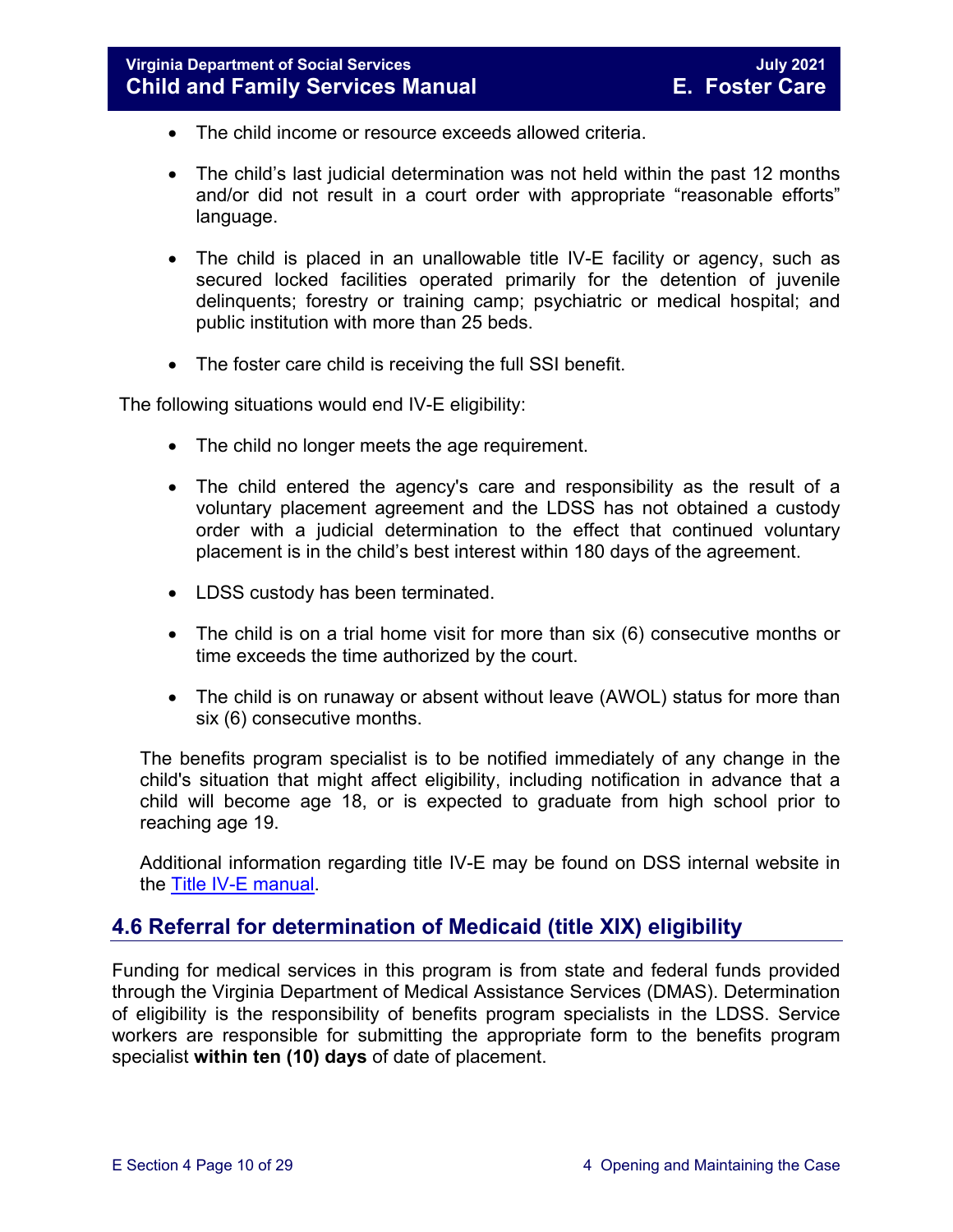#### **Virginia Department of Social Services July 2021 Child and Family Services Manual**

- If a child has been determined **title IV-E eligible**, a separate Medicaid application is not required. The [Title IV-E Foster Care & IV-E Medicaid](https://fusion.dss.virginia.gov/dfs/DFS-Home/Title-IV-E/Title-IV-E-Forms)  [Application](https://fusion.dss.virginia.gov/dfs/DFS-Home/Title-IV-E/Title-IV-E-Forms) is used.
- If the foster care child is **Non IV-E**, a separate Medicaid application must be filed, either online at CommonHelp, by phone with CoverVirginia, or with a paper application submitted to LDSS. It is signed by an authorized employee of the public/private agency that holds custody of the child. (If the child has been placed with and is living with a parent/caretaker relative, that person can sign the application.)

It is recommended that the service worker complete both applications **within ten (10) days** of the child entering foster care. This will prevent a delay in Medicaid coverage should the child not be found to be IV-E eligible.

#### <span id="page-10-0"></span>**4.6.1 Signing and filing applications**

For children in non-custodial foster care, the parents or guardian shall sign and file the application. The parent or guardian cannot authorize the service worker to sign the application.

#### <span id="page-10-1"></span>**4.6.2 Informing Medicaid of changes**

Eligibility for Medicaid is redetermined annually. However, the service worker shall provide the benefits program specialist with any new information that might affect Medicaid eligibility **within ten (10) days** from the date of receipt of information regarding changes.

Changes that might affect eligibility include:

- Changes in income or resources (e.g., wages, inheritances, savings);
- Return of a child to his home on a permanent basis;
- Final order of adoption;
- Age of the child;
- A trial home visit in excess of six  $(6)$  months;
- Termination of custody by the court or placement by the LDSS or parent; or
- Release of the LDSS of responsibility for aftercare supervision.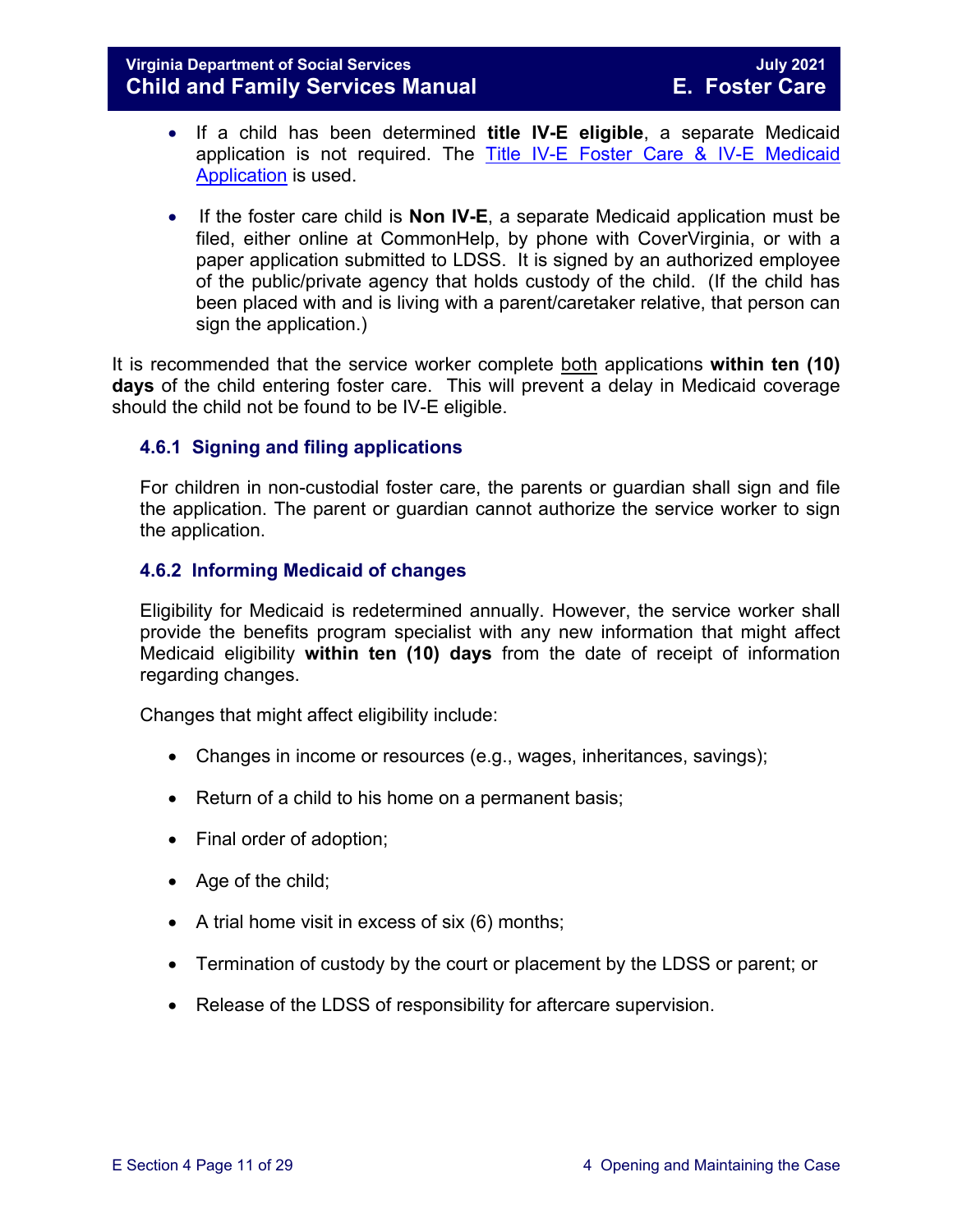#### <span id="page-11-0"></span>**4.6.3 Redetermination of eligibility for Medicaid**

The service worker is responsible for providing the benefits program specialist information required for the annual redetermination of eligibility and information related to changes in the child's situation.

Changes that might affect eligibility include:

- Changes in income or resources (wages, inheritances, savings, etc.);
- Return of a child to his home on a permanent basis or a trial visit in excess of three (3) months;
- Termination of custody by the court; or
- Placement of children in jails, detention centers, or learning centers.

#### <span id="page-11-1"></span>**4.6.4 Managed Care**

Most children who are eligible for Medicaid and placed in foster care have been transitioned from Medicaid fee-for-service to Medicaid managed care. This transition to managed care improves access to credentialed health providers and coordinated care. Not all children that are eligible for Medicaid are enrolled in managed care due to exclusions. These exclusions include hospitalization, admittance into a nursing home, admittance into a Level C residential facility, placement out of state, or having Third Party Liability insurance through a biological or adoptive parent. The Department of Medical Assistance Services (DMAS) contracts with Managed Care Organizations (MCOs) to provide health care services and additional services such as case management, care coordination, disease management programs focusing on various chronic conditions (e.g., pediatric asthma, diabetes, and obesity), a 24 hour nurse advice line, and toll free member helplines. For questions, contact [fostercare@dmas.virginia.gov.](mailto:fostercare@dmas.virginia.gov)

Requests for changes of the MCO may occur at any time of the year, however, the service worker is the only person authorized to request the change of MCO for children in foster care through the Managed Care helpline (800-643-2273). The worker will be asked to provide the child's name, date of birth, Medicaid ID number, placement address and the locality's address and FIPS code in order to request a change. Foster parents and biological parents are not approved to make changes of the MCO. It is the responsibility of the service worker to discuss with the foster care placement if changes are to be made in the MCO for the child based on specific needs or placement changes. The service worker or the foster care parent can make changes to the child's primary care physician by contacting the assigned MCO directly.

For additional information and resources regarding Virginia Medicaid Managed Care, see [Virginia Medicaid Managed Care](http://www.virginiamanagedcare.com/) or Managed Care [for Children in Foster Care.](http://www.dmas.virginia.gov/Content_pgs/ialtc-plt.aspx)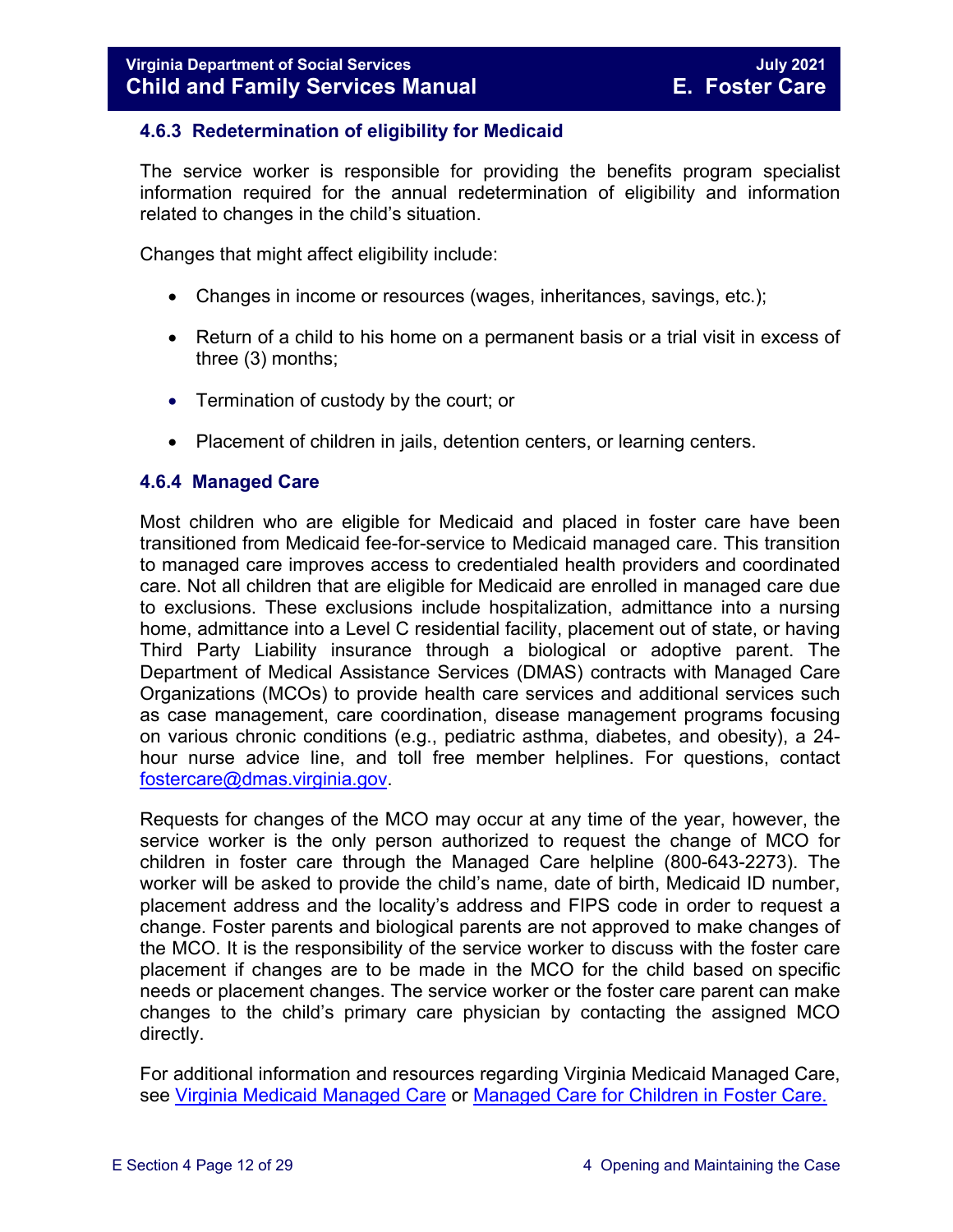## <span id="page-12-0"></span>**4.7 Referral for collection of child support**

The VDSS is charged with collecting support for dependent children (§ [63.2-1903\)](https://law.lis.virginia.gov/vacode/63.2-1903/) in accordance with state and federal laws and policies and procedures of the VDSS Division of Child Support Enforcement (DCSE). The court may determine the amount of support at the preliminary removal hearing or may refer the case to DCSE to schedule another hearing to discuss support. The LDSS shall address support in agreements signed with parent(s) to place a child in foster care  $(\S 63.2-910)$  $(\S 63.2-910)$ .

The LDSS is responsible for reporting to DCSE all information necessary to aid in securing support on behalf of children.

#### <span id="page-12-1"></span>**4.7.1 Fundamental information about support**

- Both parents should be pursued for support.
- If support is established and collection begins, DCSE will distribute funds according to the child's funding category.
- The state will receive the state's share of funds collected by DCSE for title IV-E children. Funds collected for non-title IV-E children will be forwarded to the LDSS. These support payments are placed in special welfare accounts to be used for reimbursement of foster care expenses for the child (e.g., maintenance, medical care not covered by Medicaid, and services). Instructions for the use of special welfare funds can be found in the [Local](https://fusion.dss.virginia.gov/dof/DOF-Home/LOCAL-RESOURCES/Finance-Guidelines-Manual-LDSS)  [Finance Guidelines Manual.](https://fusion.dss.virginia.gov/dof/DOF-Home/LOCAL-RESOURCES/Finance-Guidelines-Manual-LDSS)
- If the parent provides a financial statement indicating his or her ability to pay, child support guidelines will be used to determine the support amount.
- Current support payments will be assessed from the date of custody or when the parent(s) signs an agreement to place a child in foster care.
- DCSE will not collect support payments from absent parents after parental rights have been terminated or a permanent entrustment has been executed and approved by the court, unless the parents have accrued arrears. The service worker shall notify the benefits program specialist in writing when termination of parental rights occurs.
- Support payments will not affect foster care payments.

#### <span id="page-12-2"></span>**4.7.2 Court-ordered child support**

• The petition requesting custody or foster care placement shall also request that the issue of child support be addressed at the preliminary removal hearing.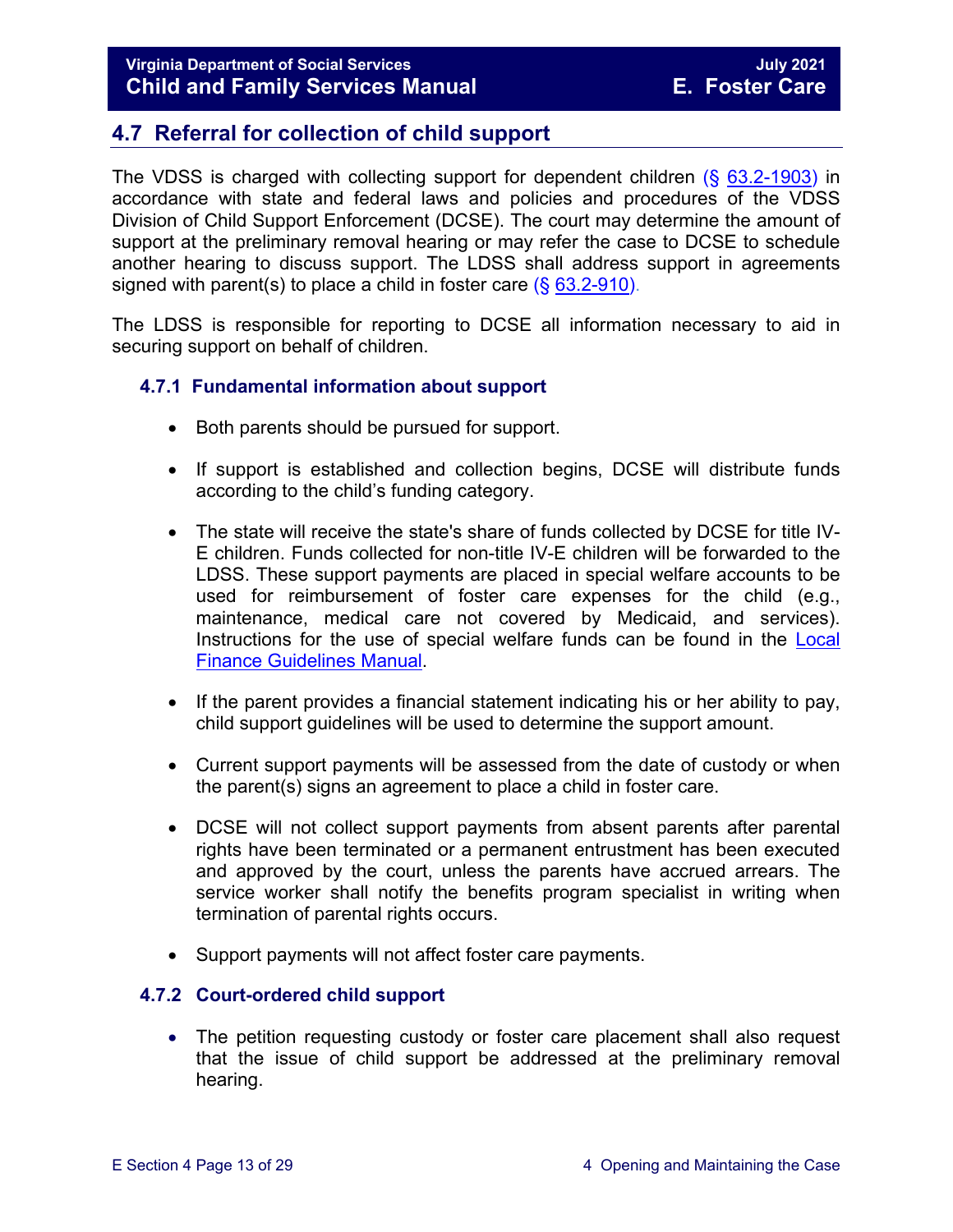- The court shall address child support whenever a child is placed in foster care  $(S$  [63.2-909\)](https://law.lis.virginia.gov/vacode/63.2-909/). The court may determine the amount of support at the initial hearing, schedule another hearing to determine support when DCSE staff can be present, or refer the case to DCSE to determine the support amount.
- The LDSS and district DCSE office will determine how DCSE staff will be informed of support hearings pertaining to children placed in foster care. The service worker is not responsible for determining the child support amount.
- If the service worker believes the collection of support will interfere with the goal of returning the child home, the worker should inform the court at the hearing where child support is addressed of those specific concerns.
- If the court orders support, the worker shall complete the Interim Application for Child Support Enforcement Services and submit it to the district DCSE office **within five (5) days** of the hearing. If the worker is able to complete the full [Absent Parent/Paternity Information Form](https://fusion.dss.virginia.gov/Portals/%5bbp%5d/Files/TANF%20Forms/Absent%20Parent%20Paternity%20Information.pdf?ver=2019-03-30-204002-243) and submit it to the district DCSE office **within five (5) days**, the Application for Child Support Enforcement does not have to be submitted to DCSE. A copy of the Absent Parent/Paternity Information Form submitted to DCSE should be provided to the benefit programs specialist at the time of the title IV-E screening (see [Section 4.7.6\)](#page-15-1).

#### <span id="page-13-0"></span>**4.7.3 Responsibility of service worker in securing support for children**

The service worker is responsible for identifying the absent parent(s) and completing the [Absent Parent/Paternity Information Form](https://fusion.dss.virginia.gov/Portals/%5bbp%5d/Files/TANF%20Forms/Absent%20Parent%20Paternity%20Information.pdf?ver=2019-03-30-204002-243) to provide information to DCSE staff regarding the absent parent(s) for whom paternity will be established and from who support will be pursued. One form shall be completed on each parent regardless of whether they are living together or apart. The information on the form should be accurate and up-to-date. The Absent Parent/Paternity Information Forms shall either be submitted to DCSE **within five (5) days** of the court hearing ordering support or to the benefits program specialist at the time of the title IV-E screening. The service worker shall also provide DCSE a copy of the court order addressing custody or placement and support or the non-custodial agreement.

- When children are placed in foster care through non-custodial agreements, the service worker is responsible for referring the case to DCSE at the time of the title IV-E referral.
- The service worker shall keep a copy of all support information and forms in the foster care record.
- As soon as there are changes in the status of the foster care case or in the situation of the absent parents, the service worker shall notify the benefits program specialist in writing. Status changes include a change in goals, the need to claim good cause in an existing case, the need to withdraw a good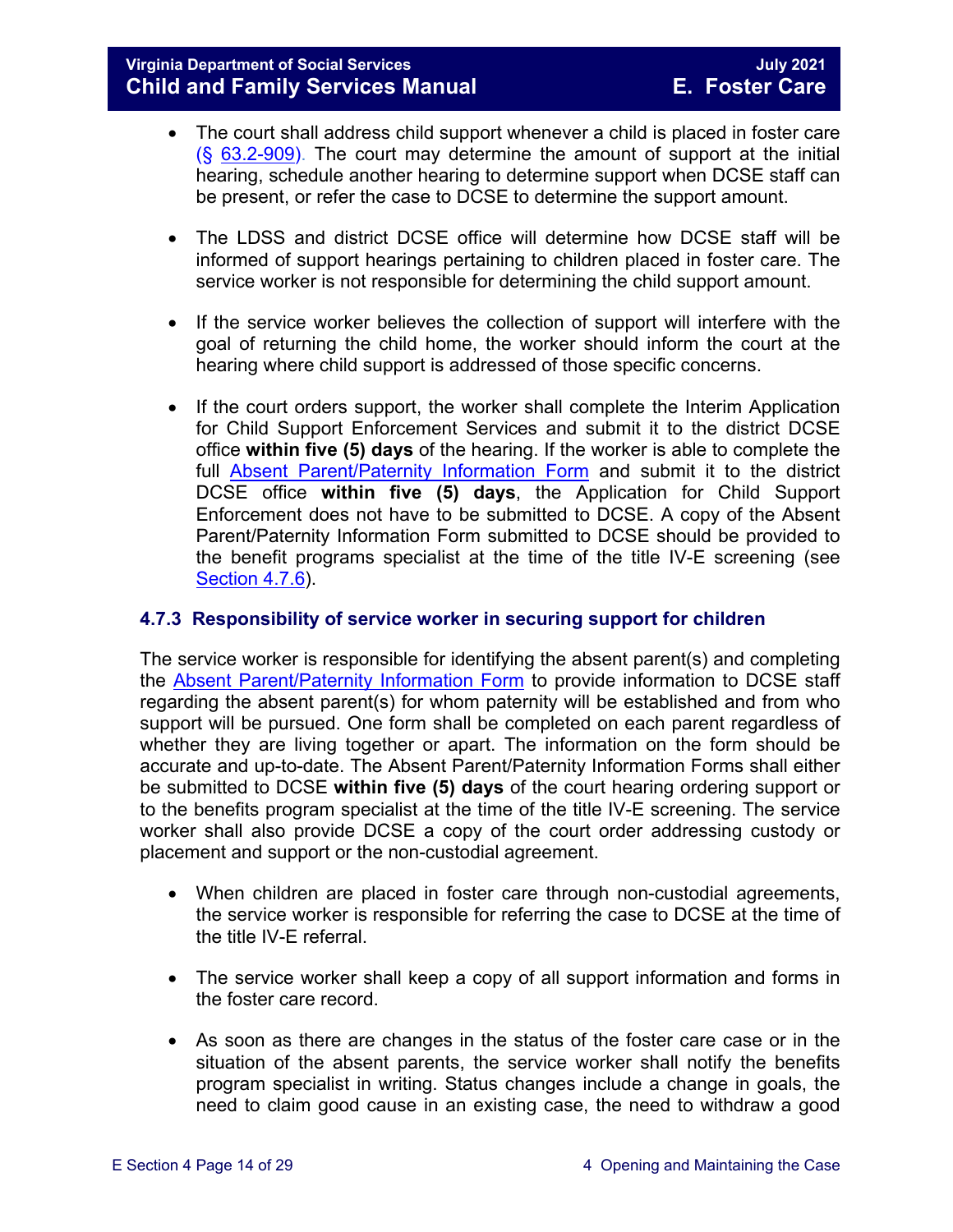cause claim, and closing the foster care case due to the child exiting to permanency.

#### <span id="page-14-0"></span>**4.7.4 Claiming good cause**

Claiming good cause results in the case not being pursued by DCSE for collection of support. The service worker may claim good cause for the parent or parents to whom the child is to return when the foster care plan has the goal of returning the child to the parent(s) and collection of support will interfere with achieving that goal.

For example, a good cause claim may be made when the parent(s) possess such limited financial resources that support collection would interfere with the parent(s)' ability to meet conditions set forth in the foster care service plan or delay the reunification process. Homelessness, living in substandard housing, participation in full-time mental health programs *or programs for the treatment of a substance use disorder*, or serious illness are situations that could result in a good cause claim.

A good cause claim is not made for the parent to whom the child will not be returned unless that parent signs a permanent entrustment agreement for the purposes of adoption or parental rights have been terminated.

The service worker has the following responsibilities in claiming good cause:

- If the service worker believes that the collection of support will interfere with the goal of returning the child home, the worker should inform the court at the hearing where child support is addressed of those specific concerns. The court will determine the support amount.
- If good cause is claimed, the worker indicates the reason for claiming good cause when completing the Absent Parent/Paternity Information Form.
- If, after the court has ordered support or DCSE has determined a support amount and the support collection interferes with the goal of Return Home, the worker may stop the support collection by claiming good cause. The [Good](https://fusion.dss.virginia.gov/dfs/DFS-Home/Foster-Care/Foster-Care-Forms)  [Cause Determination Form](https://fusion.dss.virginia.gov/dfs/DFS-Home/Foster-Care/Foster-Care-Forms) is located on the DSS internal website.

The worker completes the [Good Cause Determination Form](https://fusion.dss.virginia.gov/dfs/DFS-Home/Foster-Care/Foster-Care-Forms) for each parent for whom good cause is claimed. The form is submitted to the benefits program specialist who is responsible for forwarding it to DCSE. DCSE will stop pursuing support once good cause is claimed. For those cases where support is court ordered, DCSE regulations allow the LDSS to claim good cause without obtaining court permission. The LDSS should consult with its court to determine whether the court wants to approve changes in court ordered support or be notified when the LDSS claims good cause.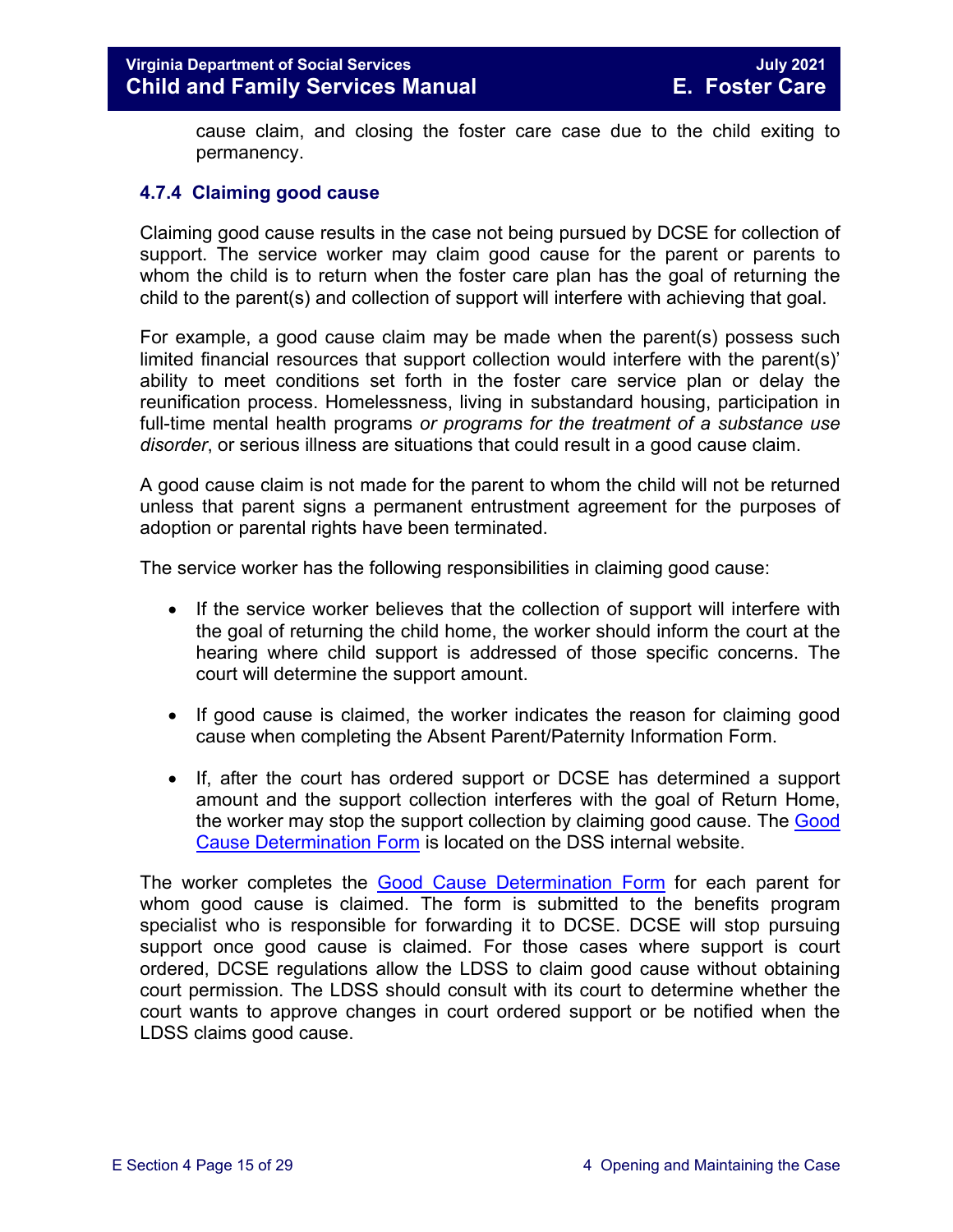- If the court has determined at the initial hearing that support collection will interfere with goal of Return home and has ordered that the parent(s) pay no support, the LDSS shall petition the court to order support when the parent(s)' situation improves and the collection of support no longer interferes with the goal of Return Home.
- Once good cause is claimed, the service worker is to notify the benefits program specialist in writing whenever changes are known that would eliminate good cause.

#### <span id="page-15-0"></span>**4.7.5 Identifying the absent parent**

The service worker shall diligently search for absent parent(s) and encourage them to connect, support, and maintain involvement with the child, consistent with the child's safety, best interests and personal desires. For information on searching for absent parents, preparing the child for the search, and notifying and engaging the family, see [Section 2,](https://fusion.dss.virginia.gov/Portals/%5bdfs%5d/Files/DFS%20Manuals/Foster%20Care%20Manuals/Foster%20Care%20Manual%2007-2020/Final%20Foster%20Care%20Manual%2007-2020/section_2_engaging_the_child_family_and_significant_adults.pdf) Engaging the Child, Family and Significant Adults of the Foster Care Chapter.

For the purpose of foster care, "absent parent" is any person or persons whose parental rights have not been terminated who is required under law to support the child in custody of or placed with an LDSS or public agency designated by the CPMT.

The "absent parent(s)" may be the birth parent(s) including the putative father or the legal parent(s). A prior custodian is not required under law to support a dependent child.

#### <span id="page-15-1"></span>**4.7.6 Completing the Absent Parent/Paternity Information Form**

Information on the birth or legal parent(s) is needed on the Absent Parent/Paternity Information Form in order to pursue support; including

- Names and addresses.
- Birth dates.
- Social Security numbers.
- Name and address of employers.
- Names of parents and emergency contacts of the absent parent(s).

The [Absent Parent/Paternity Information Form](https://fusion.dss.virginia.gov/Portals/%5bbp%5d/Files/TANF%20Forms/Absent%20Parent%20Paternity%20Information.pdf?ver=2019-03-30-204002-243) is located on the DSS internal website.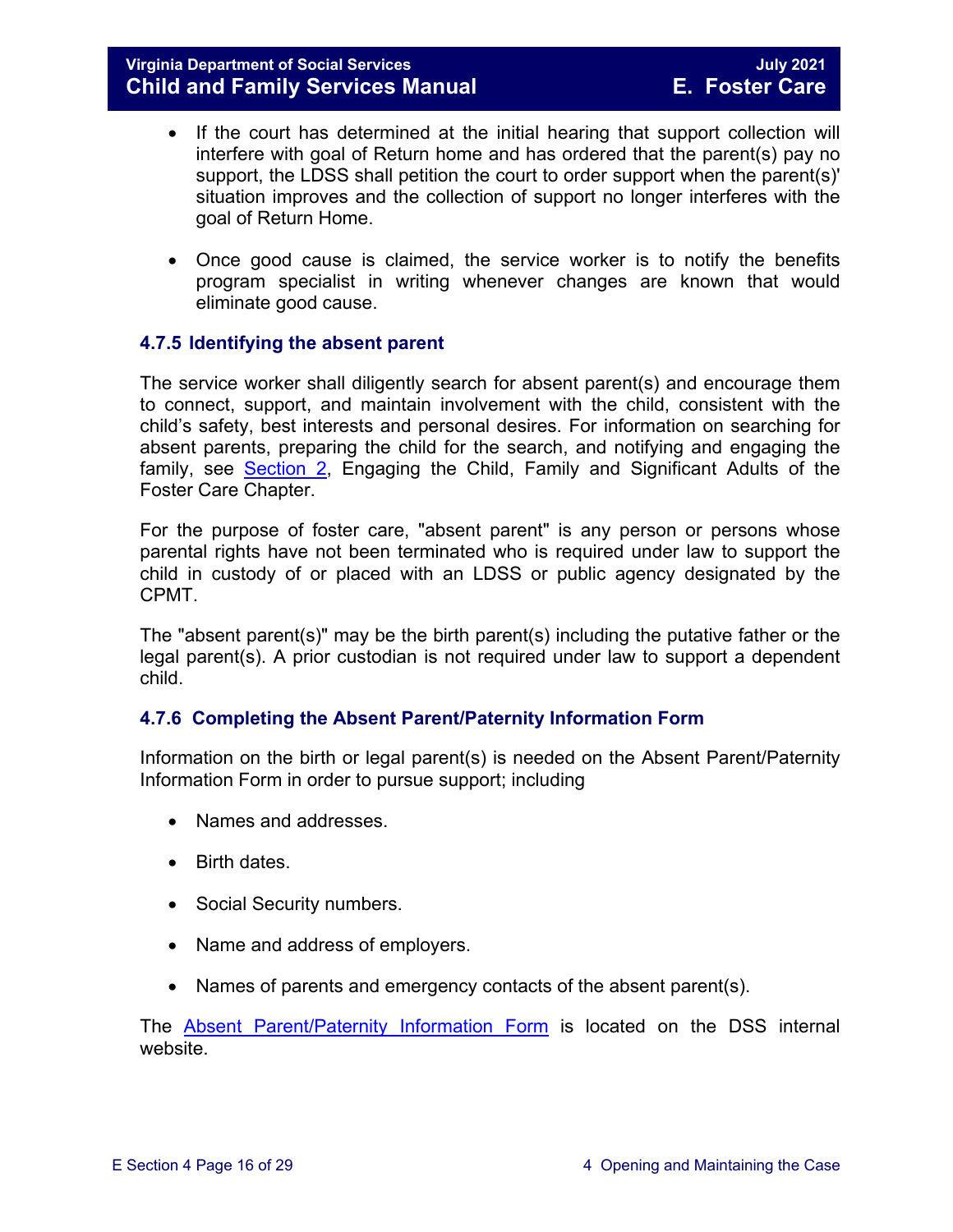#### **Virginia Department of Social Services July 2021 Child and Family Services Manual**

Title IV-E children are mandated to receive full DCSE services upon referral. The service worker shall request full DCSE services for non-title IV-E children unless good cause is claimed. The service worker shall check statement (A) requesting all services offered by DCSE on the Absent Parent/Paternity Information Form, Section II: Child Support Enforcement Services for Medicaid Recipients.

#### <span id="page-16-0"></span>**4.7.7 Responsibility of benefits program specialist**

The benefits program specialist is responsible for ensuring that information provided by the service worker is provided to DCSE for the title IV-E eligible child. The Medicaid worker is responsible for forwarding the Absent Parent/Paternity Information Form to DCSE for non-title IV-E children.

The benefits program specialist is responsible for notifying DCSE of any changes that affect the good cause claim. The service worker is responsible for evaluating whether good cause exists.

#### <span id="page-16-1"></span>**4.7.8 Responsibility of the Division of Child Support Enforcement**

DCSE will ensure the establishment of paternity where necessary, the establishment of a child support order where none exists, the establishment and enforcement of health care coverage, and the collection of support for children upon receiving the referral where good cause does not exist.

#### <span id="page-16-2"></span>**4.7.9 Notice of changes affecting child support**

As soon as there are changes in the status of the foster care case or in the situation of the absent parents, the service worker shall notify the benefits program specialist in writing. The benefits program specialist shall notify the Division of Child Support Enforcement. Changes in the status of a foster care case or the absent parent's situation may include the following:

- Good cause no longer exists because the service plan goal for the child changes from the goal of Return to Parents to another goal.
- Parental rights are terminated or the parent(s) have signed a permanent entrustment agreement.
- The child is emancipated or becomes age 18.
- The whereabouts of the child are unknown.
- Death of the child.
- The child is returned to a parent who is a recipient of TANF.
- The foster care case is closed.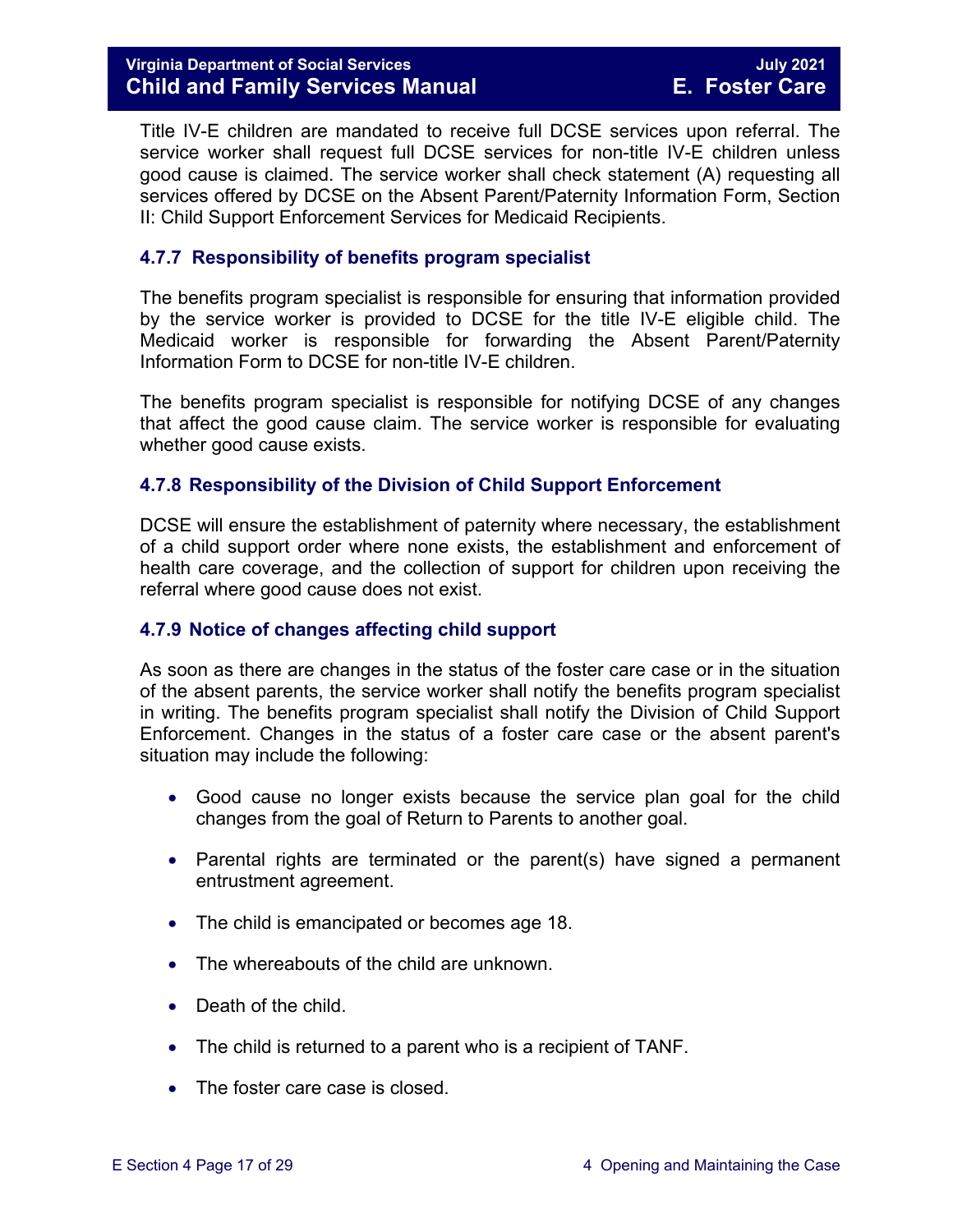The service worker will inform the benefits program specialist about the status of good cause for not pursuing child support, where appropriate.

## <span id="page-17-0"></span>**4.8 Arranging visitation with parent(s) or prior custodians**

Efforts to maintain contact with the parent(s) or prior custodians in accordance with the needs of the child shall begin as soon as the child is placed in foster care.

The child and parent(s) have the right to visit and maintain communication with each other, unless visitation has been restricted by the court  $(\S 63.2-912)$  $(\S 63.2-912)$ .

At the time a child is placed in foster care, the service worker shall encourage visitation and arrange with the parent(s) a mutually agreeable plan for visitation and other communication such as phone calls, email, and letters.

Frequent and meaningful visitations:

- Maintain and improve the parent/child relationship which facilitates reunification.
- Are the principal and often only means of maintaining, improving, or developing the child's relationship with his parent(s).
- Provide the opportunity for parent(s) to improve their parenting skills and to demonstrate their ability to care for their child.
- Provide the service worker the opportunity to observe and to evaluate the strengths and the weaknesses of the parent-child relationship. Information may be gathered about the level of commitment of the parent, and the reactions of the child may be observed. This information may be used to assist the service worker in making decisions on the most appropriate permanent plan for the child.

Note: Visitations should never be limited or denied due to a child's inability or lack of motivation to progress in a placement program's treatment process. Additionally, while sobriety during visits is critical, a positive drug screen at any point in the life of the case should not be the sole basis for suspending or cancelling a visit.

#### <span id="page-17-1"></span>**4.8.1 Visitation plans**

See [Section 6.2.2.2](https://fusion.dss.virginia.gov/Portals/%5bdfs%5d/Files/DFS%20Manuals/Foster%20Care%20Manuals/Foster%20Care%20Manual%2007-2020/Final%20Foster%20Care%20Manual%2007-2020/section_6_placement_to_achieve_permanency.pdf#page=7) and [Section 8.6](https://fusion.dss.virginia.gov/Portals/%5bdfs%5d/Files/DFS%20Manuals/Foster%20Care%20Manuals/Foster%20Care%20Manual%2007-2019/section_8_achieving_permanency_goal_return_home.pdf#page=10) of this chapter, for visitation and communication service requirements when children are first placed in foster care and the goal is reunification.

Visitation plans shall be in the best interest of the child including consideration of safety, permanency and well-being outcomes. The visitation plan shall be a written plan and addressed in the foster care plan. It should include the structure and logistics of the visits. The plan shall be documented in OASIS; it should be documented within **five (5) days** of the child's entry into foster care.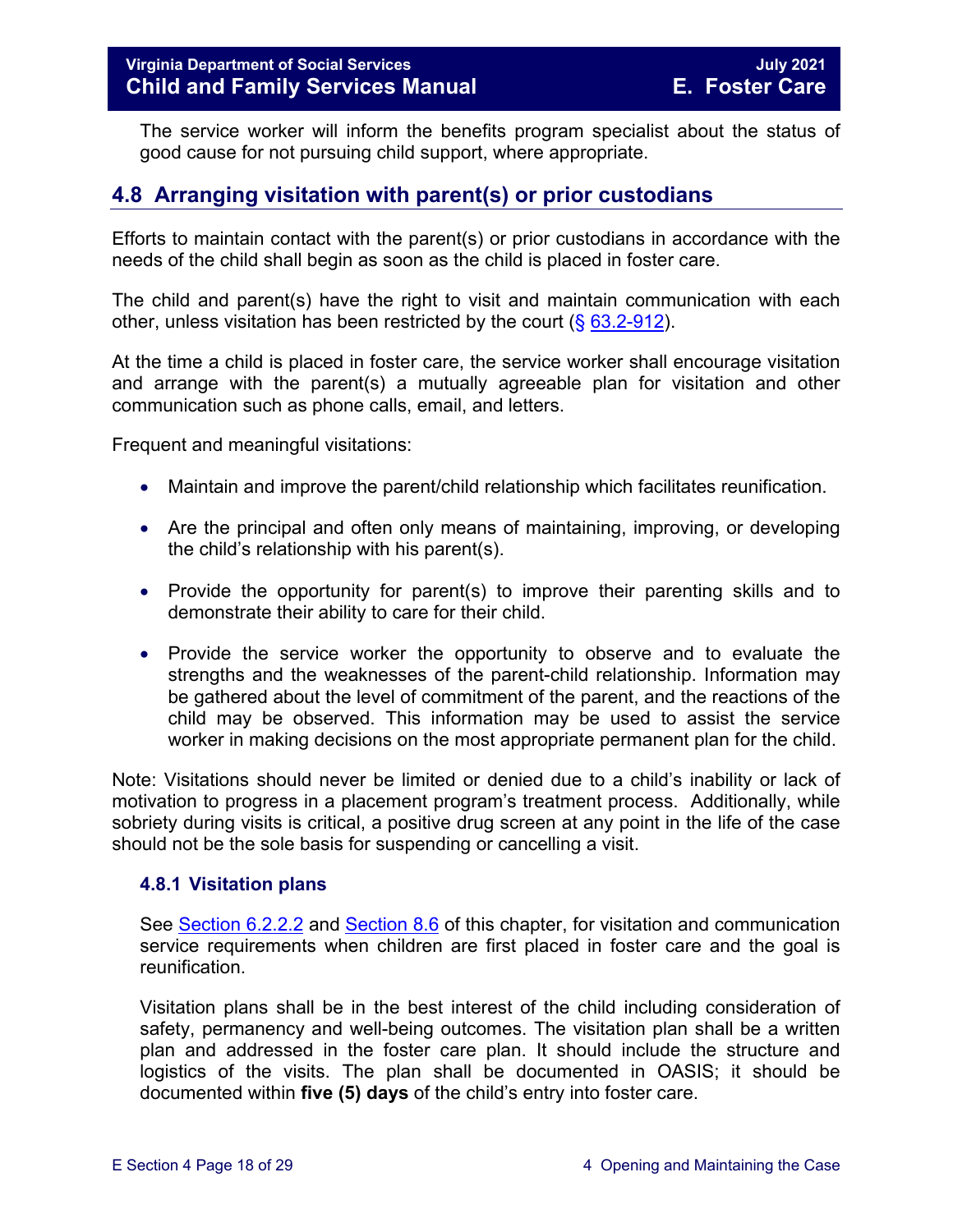The service worker should develop the visitation plan with the parents and the caretakers. It is appropriate for this plan to be discussed and developed during a Family Partnership Meeting, team decision making meeting, or child and family team meeting.

The frequency and duration of the visits should be addressed in the visitation plan. Also, included in the plan should be the location of visits. The following criteria should be used:

- Least restrictive, inclusive setting with consideration given to the culture and social patterns of the family.
- In the child's community whenever possible.
- A setting that is age appropriate and ensures the safety of the child.
- In the agency's office when necessary for the protection of the child or to allow for support before, during or after the visit.

Visitation should occur frequently and in a positive, natural setting. Service workers should be creative in implementing visitation to assure frequent and positive visitation. Limiting visits to what is convenient for the agency limits the agency's knowledge of the parent's ability to learn and demonstrate how to care for their children. Possibilities for visitation are listed below but are not limited to the following:

- Visits in the foster home. These types of visits allow the parents to observe a positive approach to parenting, allows the child to view all the people that care for him as allies, and has the potential to develop a long term mentoring resource for the biological parent.
- Schools and daycares. Most schools today encourage parents to enjoy lunch with their children or visit the daycare. These types of visits allow the parent to observe and be a part of a child's life and have positive interaction with the teacher or day care provider.
- Medical and dentist appointments. These types of visits provide parents an opportunity to take responsibility for the medical and dental concerns of their child.
- Visits outside of the agency. Parks, playgrounds, fast-food restaurants or other places that provide a more natural setting for normal parent/child interactions.
- Use of web based video conferencing (Skype) and phone calls. Other types of contact should be considered if distance between parent and child is a barrier to frequent face to face visits.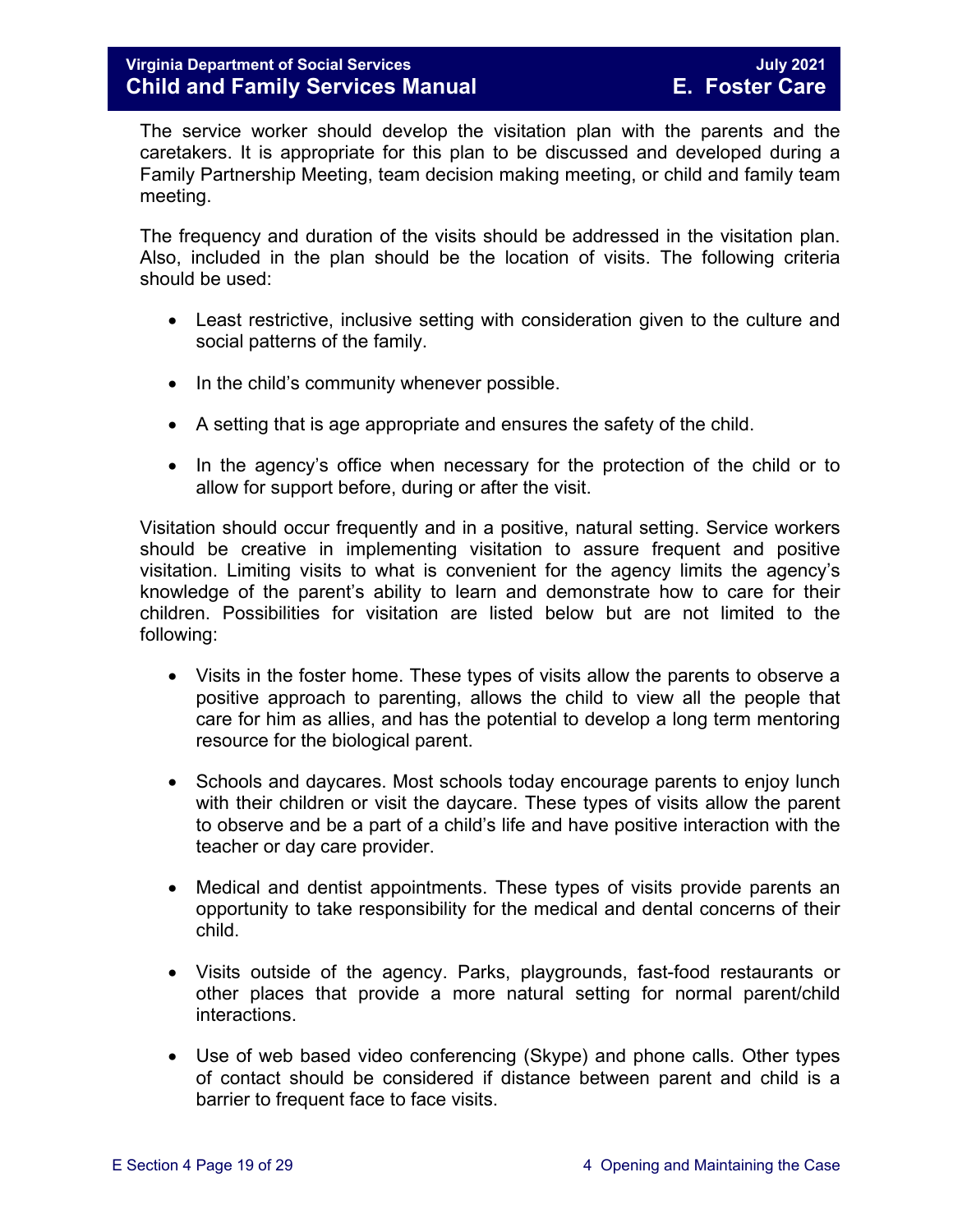#### <span id="page-19-0"></span>**4.8.2 Levels of supervision during visits**

The service worker should determine the level of supervision for parent/child visits based on the identified safety threats. Three levels of supervision are recognized in practice:

- Supervised visits require another adult approved by the LDSS to maintain line of sight and sound supervision and intervene as needed.
- Monitored visits require another adult approved by the LDSS to periodically observe and intervene as needed.
- Unsupervised visits require the parent to be the primary caregiver and be willing and able to safely care for the child.

The visitation plan should document the reasons for the level of supervision.

#### <span id="page-19-1"></span>**4.8.3 Visitation observations**

The service worker and/or visitation supervisor should observe and document in OASIS the following during visits:

- Who participated.
- How long did the visit last.
- How did the parent greet the child and the child respond to the parent.
- What was the interaction between the child and the parent.
- What activities took place or how the time was spent.
- Did the parent set limits and/or discipline the child.
- Did the parent pay attention to the child's needs.
- Was affection displayed between the parent and the child.
- Was the service worker required to intervene.
- <span id="page-19-2"></span>• How did the parent and child separate.

#### **4.8.4 Reviewing visitation plans**

The service worker has an obligation to preserve the child's relationship with the parents and family. Any changes to the visitation plan (limiting or terminating) should be discussed with the family, and the written visitation plan should be updated and provided to the family.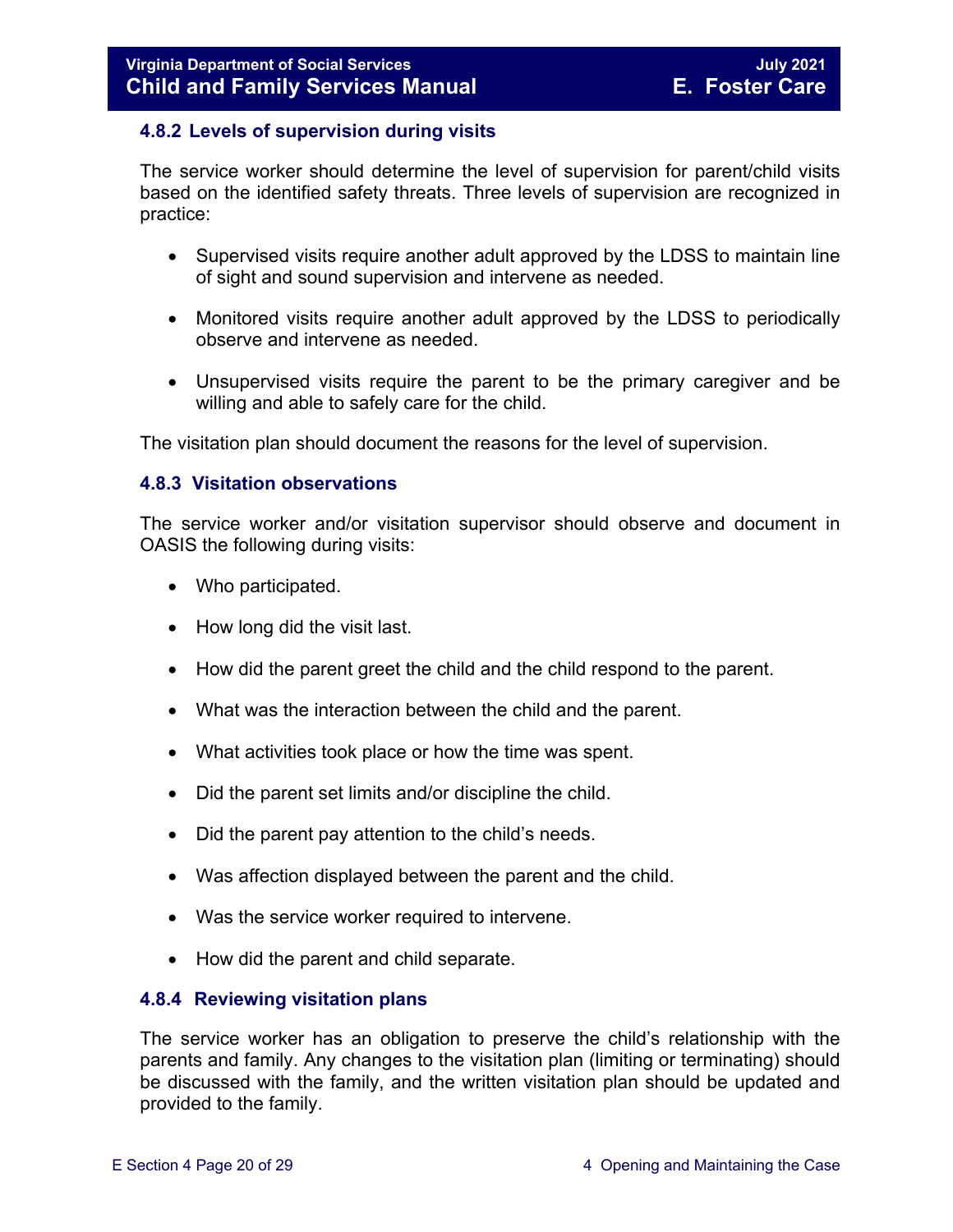Reviews of the visitation plan should take place when:

- There is an increase or decrease in safety threats.
- Change in the permanency goal.
- Change in the well-being of the child.

Conditions that may support a change in the visitation plan to increase the frequency and duration of visits, or reduce the level of supervision required include consistently positive contact between parent(s) and child; therapist recommending increased contact; and parental compliance with treatment and progress towards service plan goals.

Conditions that may support a change in visitation plan (limiting or terminating contact) may include:

- Therapist recommends decreasing or suspending visitation due to the child's reactions to the visits.
- The child is at risk of physical or emotional harm.
- The supervisor/monitor of the visits is threatened.
- If the parent appears intoxicated or under the influence, the visit will be stopped immediately, but may resume after a review of the visitation plan.
- The court adopts a permanency goal other than reunification.
- It may be necessary to limit contact for the protection of the child if custody was obtained due to physical or sexual abuse.

#### <span id="page-20-0"></span>**4.8.5 Visitation with parents struggling with** *a substance use disorder*

In cases where parental substance *use* is a factor which contributed to the child entering foster care, it is critical that the service worker complete an ongoing assessment of the family and make service referrals when necessary. Due to the recovery timeline *for a substance use disorder*, it is essential that parents are referred to treatment immediately. Drug or alcohol dependence disorders should be acknowledged as a medical condition that can be effectively treated. Research indicates relapse is a common part of recovery; therefore, service workers should help support children and parents through the challenges that may arise in the recovery process.

Regular visitation with parents is essential to maintaining the connection between the parent and child and necessary for any progress to be made towards reunification. This is also the case for children whose parents are facing challenges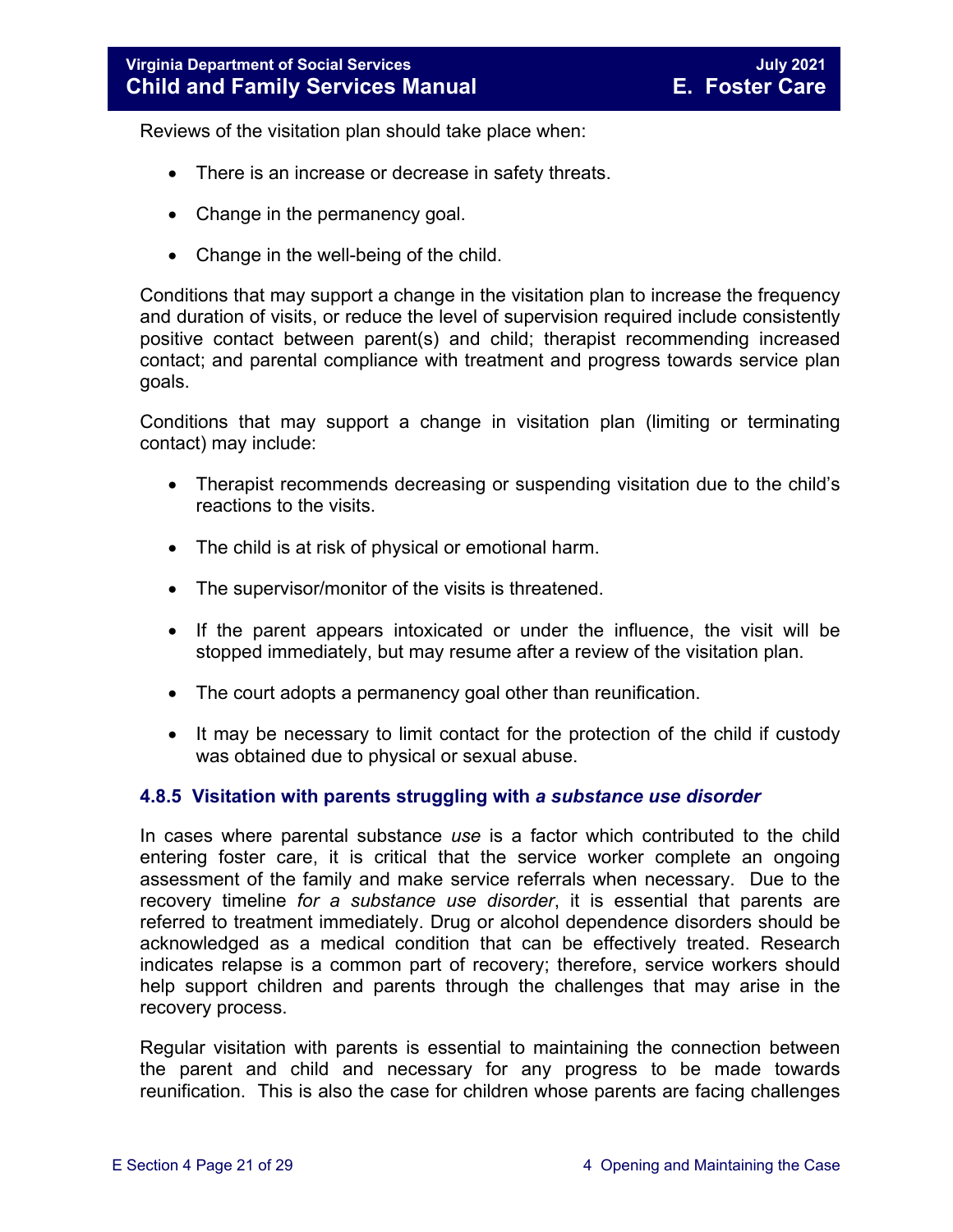#### **Virginia Department of Social Services July 2021 Child and Family Services Manual E. Foster Care**

with *a substance use disorder*. Additionally, visitation can potentially serve as motivation for parents who are working on maintaining their recovery.

A positive drug screen at any point in the life of the case **should not** be the sole basis for suspending or cancelling a visit; however, service workers may use information from the drug screen to help inform their decisions around supervision or location of the visitation. Service workers shall complete ongoing assessments to ensure child physical and/or emotional safety. Service workers may arrange a meeting with the parent prior to the visitation to assess and address child safety and to help support the parent with the visit. If a parent arrives for a visit and appears to be under the influence of a controlled substance and/or alcohol, the visit should be terminated. Prior to the next visit, the service worker should reevaluate the visitation plan with the parent, including current safety issues and how those safety issues will be addressed.

Service workers should:

- Acknowledge the child and parent's rights to visit and maintain communication with each other, unless visitation has been restricted by the court.
- Support to regular visitation between child and parent, even if visitation must continue to be supervised.
- Commit to ongoing assessment of visitation with parent and child to promote child safety/reduce risk of future harm and reevaluate the visitation plan as necessary.
- Conduct ongoing assessments that acknowledge the parent's progress and includes a supportive timelines for parent recovery.
- Offer services to parents that will help them achieve reunification as long as that is the goal.

#### <span id="page-21-0"></span>**4.9 Obtaining medical and dental exams**

The service worker shall ensure:

- The child receives a medical evaluation **within 72 hours** of initial placement in foster care, when conditions indicate such an evaluation is necessary [\(22 VAC](http://leg1.state.va.us/cgi-bin/legp504.exe?000+reg+22VAC40-201-50)  [40-201-50](http://leg1.state.va.us/cgi-bin/legp504.exe?000+reg+22VAC40-201-50) C). When the child has urgent health, mental health, or substance *use* needs upon entering foster care, the service worker shall immediately, refer the child to a licensed health or mental health professional for an appropriate evaluation to be completed within 72 hours.
- The child receives a medical examination **no later than 30 days** after initial placement in foster care [\(22 VAC 40-201-50](http://leg1.state.va.us/cgi-bin/legp504.exe?000+reg+22VAC40-201-50) C). The provider shall be a Medicaid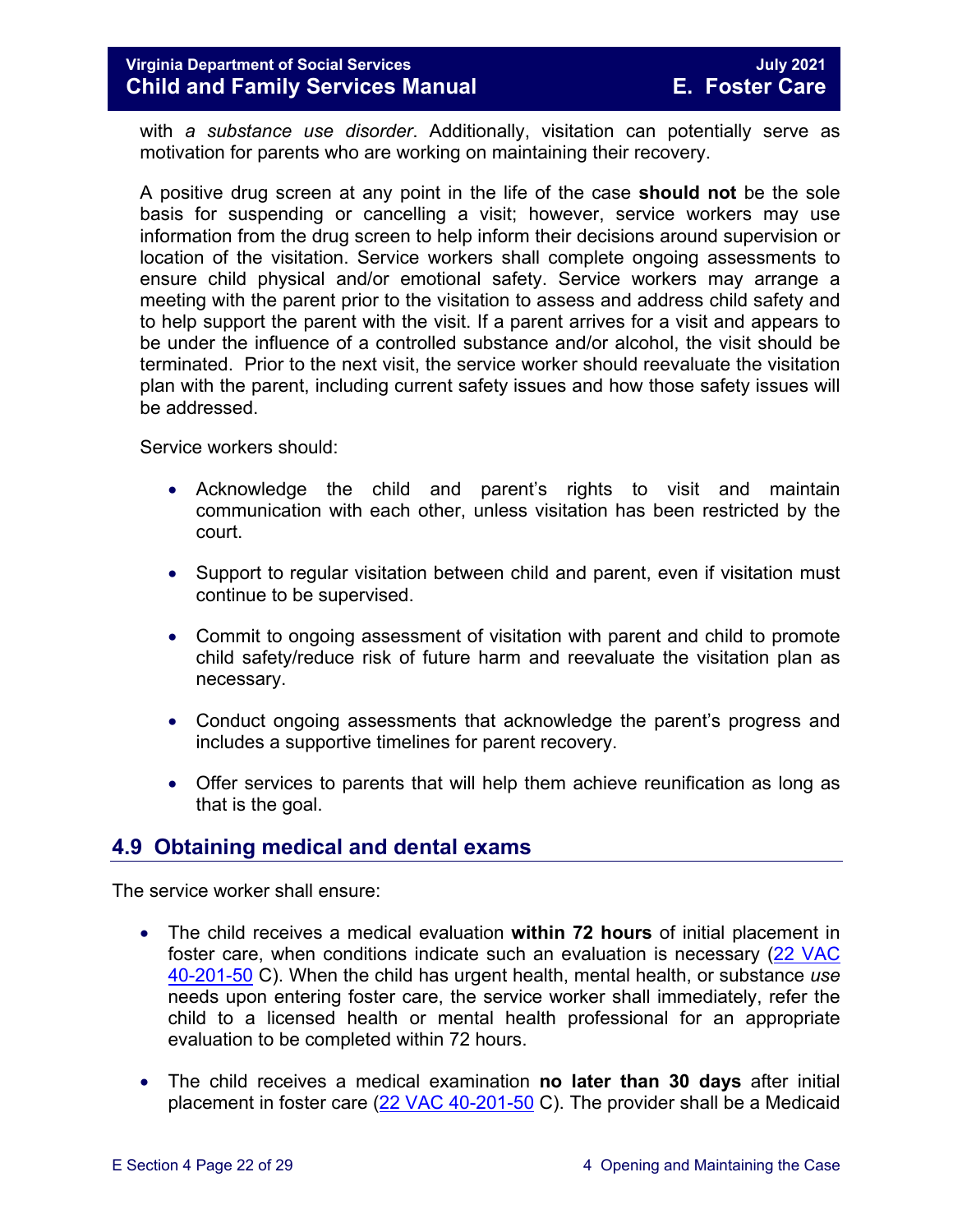provider for the Medicaid eligible child or a provider covered by the child's health insurance.

• The child receives a dental examination within 60 days of entry into foster care if the child has not received an examination within the past six (6) months. Children in foster care shall receive a dental examination beginning at six (6) months of age or when they get their first teeth whichever is later, and every six months thereafter. This schedule is based on guidelines by the American Academy of Pediatric Dentistry, the American Dental Association, and the American Academy of Periodontology. For Medicaid enrolled children, this schedule is in accordance with DMAS' Smiles for Children Program.

Medical examinations are provided in accordance with the Early Periodic Screening, Diagnosis and Treatment (EPSDT) program, whether or not the child has Medicaid coverage. EPSDT is a comprehensive and preventive child health program for individuals under age 21 through the Medicaid program (see [Section 5.9.3](https://fusion.dss.virginia.gov/Portals/%5bdfs%5d/Files/DFS%20Manuals/Foster%20Care%20Manuals/Foster%20Care%20Manual%2007-2020/Final%20Foster%20Care%20Manual%2007-2020/section_5_conducting_child_and_family_assessment.pdf#page=21) of this Chapter).

The service worker shall document in OASIS and the foster care paper case record that the medical and dental examinations were obtained for the child as required. Documentation shall include the date, type of examination, name and address of health care provider, results, and any follow-up instructions. The service worker should use the health information screens in OASIS to document this information.

## <span id="page-22-0"></span>**4.10 Referral for services**

The service worker is responsible for referring the child and family to appropriate services identified through conducting a comprehensive child and family assessment (see [Section 5](https://fusion.dss.virginia.gov/Portals/%5bdfs%5d/Files/DFS%20Manuals/Foster%20Care%20Manuals/Foster%20Care%20Manual%2007-2020/Final%20Foster%20Care%20Manual%2007-2020/section_5_conducting_child_and_family_assessment.pdf) of this chapter) and developing a foster care plan (see [Section 15](https://fusion.dss.virginia.gov/Portals/%5bdfs%5d/Files/DFS%20Manuals/Foster%20Care%20Manuals/Foster%20Care%20Manual%2007-2020/Final%20Foster%20Care%20Manual%2007-2020/section_15_developing_service_plan.pdf) of this chapter). The initial assessment and referral for services should occur as quickly as possible once the child enters care in order to address the issues that resulted in foster care placement and to expedite a timely exit to a permanent family.

## <span id="page-22-1"></span>**4.11 SSI and other potential benefits**

The service worker is responsible for determining all financial resources available to the child, including SSI, other governmental benefits, and private resources.

The service worker is also responsible for assessing whether a child in care may be eligible for other benefits and referring that child for eligibility determinations. These referrals should be made **within the first two (2) weeks** of placement (e.g., title IV-E, Medicaid) or when the information gathered through the ongoing assessment indicates that the child may need, and qualify for, other benefits (e.g., SSI).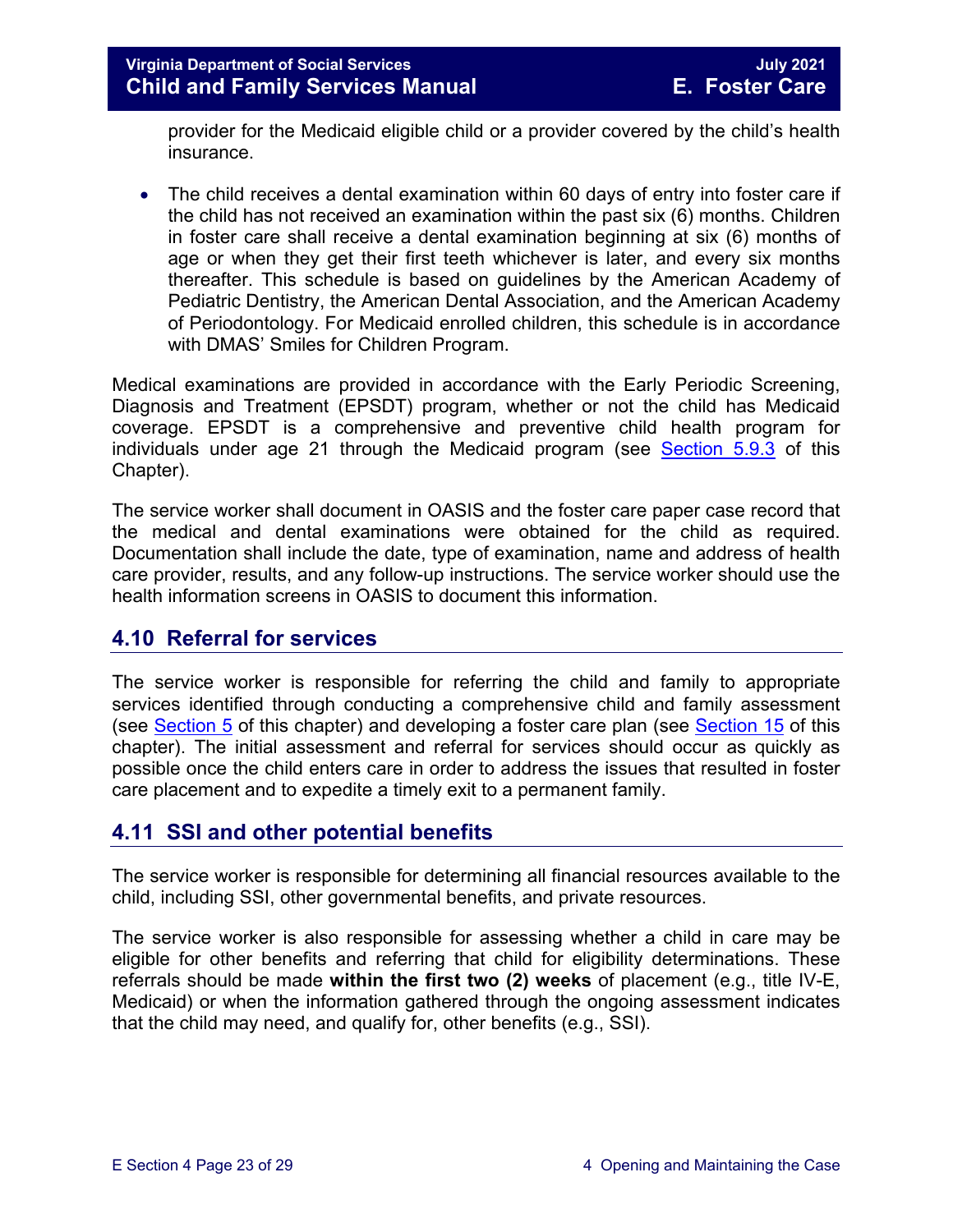#### <span id="page-23-0"></span>**4.11.1 Eligibility for Supplemental Security Income (SSI) for children**

An application for SSI should be considered if a child shows significant deficits for his or her age in cognition, communication, motor skills, social skills, personal/behavioral development, or concentration in combination with any of the following:

- Requires special education placement;
- Experiences chronic illness or repeated surgeries;
- Had low birth weight;
- Functions three years or more below grade level;
- Misses excessive school due to medical, psychological, or behavioral problems;
- Has one of the following diagnoses: organic mental disorders; schizophrenia, delusional, schizoaffective, or other psychotic disorders; mood disorders; mental retardation; anxiety disorders; somatoform, eating, and tic disorders; personality disorders; psychoactive substance dependence disorders; autistic disorder; attention deficit disorder; or developmental and emotional disorder of newborn and younger infants;
- Receives multi-disciplinary therapies; i.e., speech, physical, occupational, psychological, etc.;
- Requires highly supportive or structured settings to function;
- Requires adaptations (wheel chairs) to function;
- Has a condition which will be fatal within a year;
- Has complete or marked inability to stand or walk;
- Has impairment causing complete inability to function independently away from home within age appropriate norms;
- Has had more than five foster home placements due to difficulty of care;
- Has major congenital organ dysfunction that may lead to death if not surgically corrected by age 1;
- Has marked restriction in performing activities of daily living; or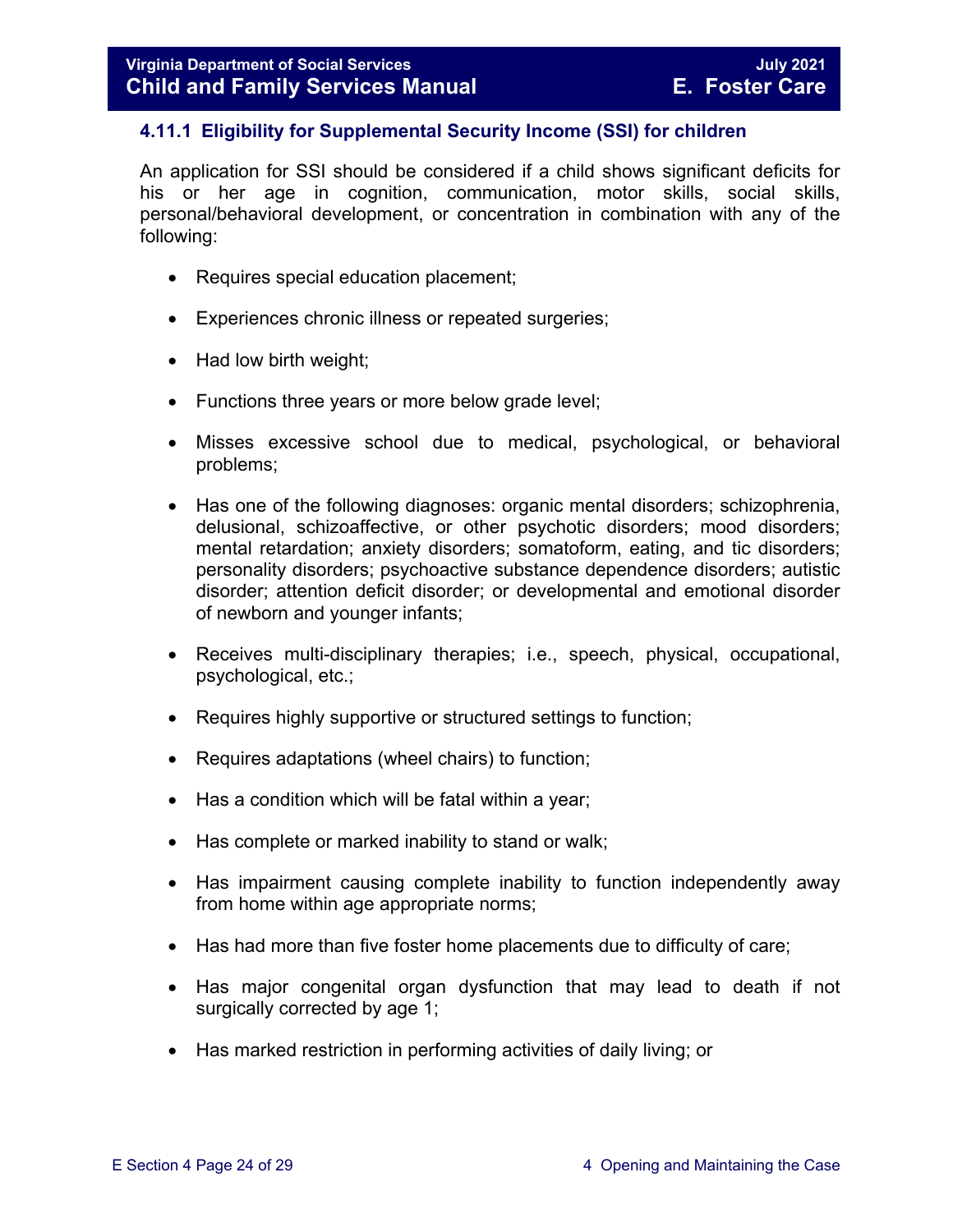#### **Virginia Department of Social Services July 2021 Child and Family Services Manual**

• Has a history of placement in treatment foster care, group homes, or residential treatment facilities due to medical, psychological, or behavioral reasons or need for intensive support services.

#### <span id="page-24-0"></span>**4.11.2 Representative payee**

For children in foster care, the LDSS will generally serve as the representative payee for a child receiving Social Security benefits. As representative payee, the LDSS will receive the benefits and is responsible for ensuring that benefits are used to meet the needs of the child and accounting for the use of funds.

The Social Security Administration provides an online [Guide for Organizational](https://www.ssa.gov/payee/NewGuide/toc.htm)  [Representative Payees](https://www.ssa.gov/payee/NewGuide/toc.htm) on its website.

#### <span id="page-24-1"></span>**4.11.3 Special welfare accounts**

When a child leaves foster care, all unspent funds paid to the child from the Social Security Administration, and placed in the special welfare account, shall be returned to the Social Security Administration, including SSA/SSI savings, other investments, and interest earned on the funds.

If the child in foster care has remaining unspent funds other than saved SSA/SSI benefits upon leaving custody of the LDSS, they shall be paid to the child or the parent or guardian, in accordance with  $\S$  [63.2-314](https://law.lis.virginia.gov/vacode/63.2-314/) Code of Virginia.

When a child receives a retroactive lump sum SSI payment, the LDSS shall establish a Special Welfare Account for the child and may only expend the funds in accordance with requirements as determined by the Social Security Administration (see [Section](#page-25-1) 4.11.4).

#### <span id="page-24-2"></span>**4.11.3.1 Using funds from special welfare accounts**

All recurring monthly benefits, including SSI, SSA, and Veterans Affairs, for the child are to be placed in a special welfare account in the name of the child to be used for expenses on behalf of the child. For more information on the [special](https://fusion.dss.virginia.gov/dof/DOF-Home/LOCAL-RESOURCES/Local-Finance-Guidance-Manual)  [welfare account,](https://fusion.dss.virginia.gov/dof/DOF-Home/LOCAL-RESOURCES/Local-Finance-Guidance-Manual) see the VDSS Finance Guidelines Manual.

- Accumulated funds in a special welfare account may be used to meet the current and future needs of the child  $(\S$  [63.2-320\)](https://law.lis.virginia.gov/vacode/63.2-320/). These funds are to be used to reimburse expenditures on behalf of the child for maintenance, medical expenses not covered by Medicaid, and services.
- Funds in excess of those used to reimburse expenditures for the child are to be used for savings for the child or for the personal needs of the child. The worker, in consultation with the parents and foster parents, is responsible for identifying how these excess funds are to be used.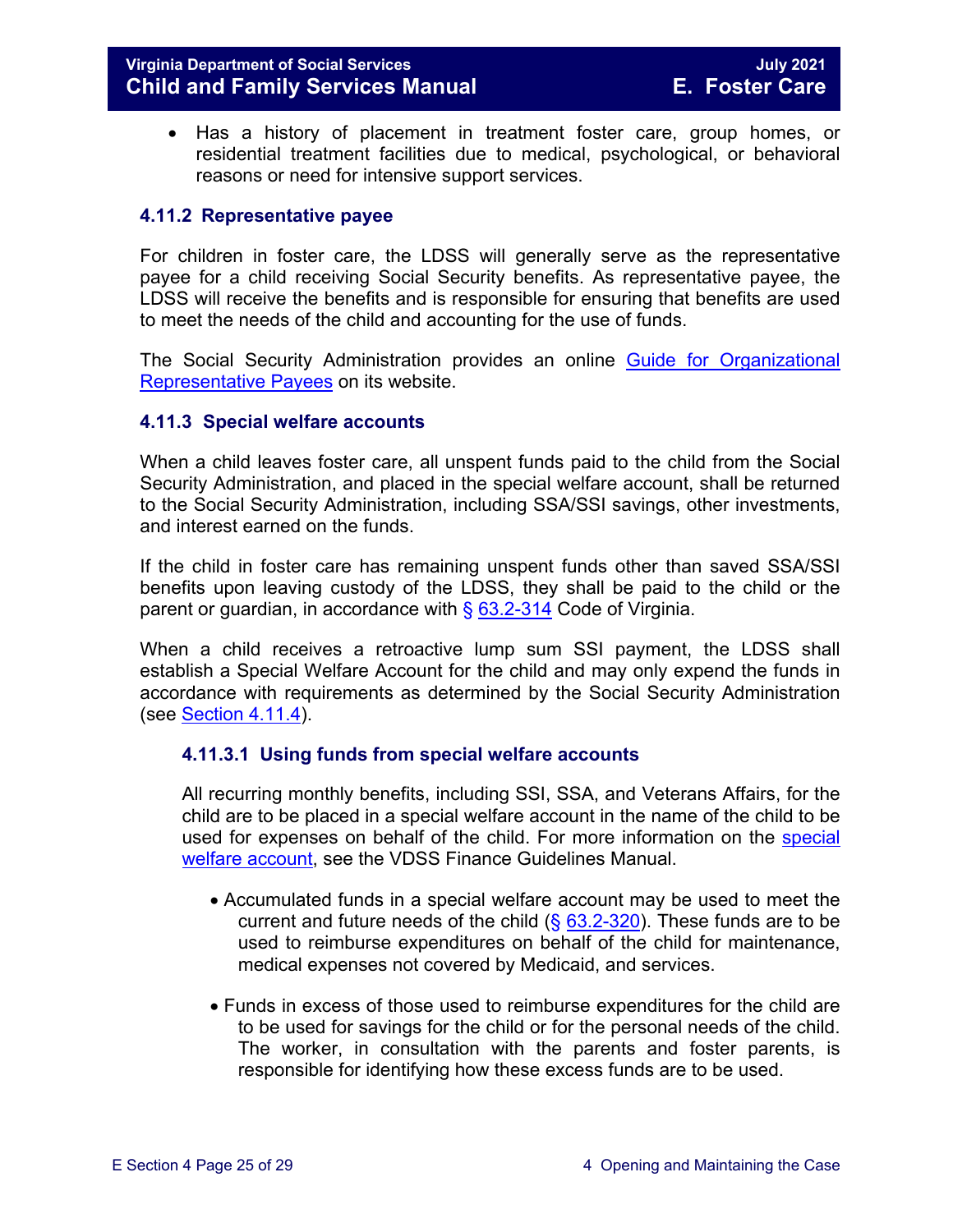- For title IV-E eligible children, the resource maximum for title IV-E has increased to \$10,000. Children in foster care may accumulate combined resource/funds to a maximum of \$10,000 before becoming ineligible for title IV-E.
- For non-title IV-E children, the limit has not changed. If funds accumulate in excess of \$2,000 in an account, the child may become ineligible for SSI and non-title IV-E Medicaid.
- If the LDSS cannot maintain a child's special welfare account below the resource level, it can establish an irrevocable trust account. This irrevocable trust account will allow resources to accumulate over the resource level, while not making the child ineligible for future benefits.

The LDSS should consult with an attorney to ensure the irrevocable trust accounts are set up properly. The trust fund shall have a maturity date restricted to a birth date or date of custody transfer from the LDSS. Under no circumstances can the child or LDSS have access to the trust funds prior to the maturity date.

The size of the trust fund may affect the child's eligibility for title IV-E, Medicaid, and SSI. The worker should consult with benefits program staff when establishing a trust fund regarding the amount of funds in the trust.

#### <span id="page-25-1"></span><span id="page-25-0"></span>**4.11.4 Lump sum retroactive SSI payments**

When a child receives an initial retroactive lump sum SSI payment and the retroactive amount covers more than six (6) months, the LDSS shall establish a separate "dedicated account" in a financial institution as per the finance quidance [manual, section 3.50,](https://fusion.dss.virginia.gov/dof/DOF-Home/LOCAL-RESOURCES/Local-Finance-Guidance-Manual) for the initial lump sum payment and keep these funds separate from the child's other resources. These funds do not count as income to the individual/child.

The LDSS shall not spend the lump sum funds to reimburse maintenance costs. (Only ongoing monthly SSI payments may be used to reimburse maintenance costs). Lump sum funds of greater than six (6) months may be used only for medical treatment, education, or job skills training if related to the child's impairment, personal needs assistance, special equipment, housing modification, therapy or rehabilitation, or other items or services as SSA deems appropriate. Other items have been defined as the following:

- Specialized child care or special education not included in the child's special education program.
- Food and veterinary care for a quide dog.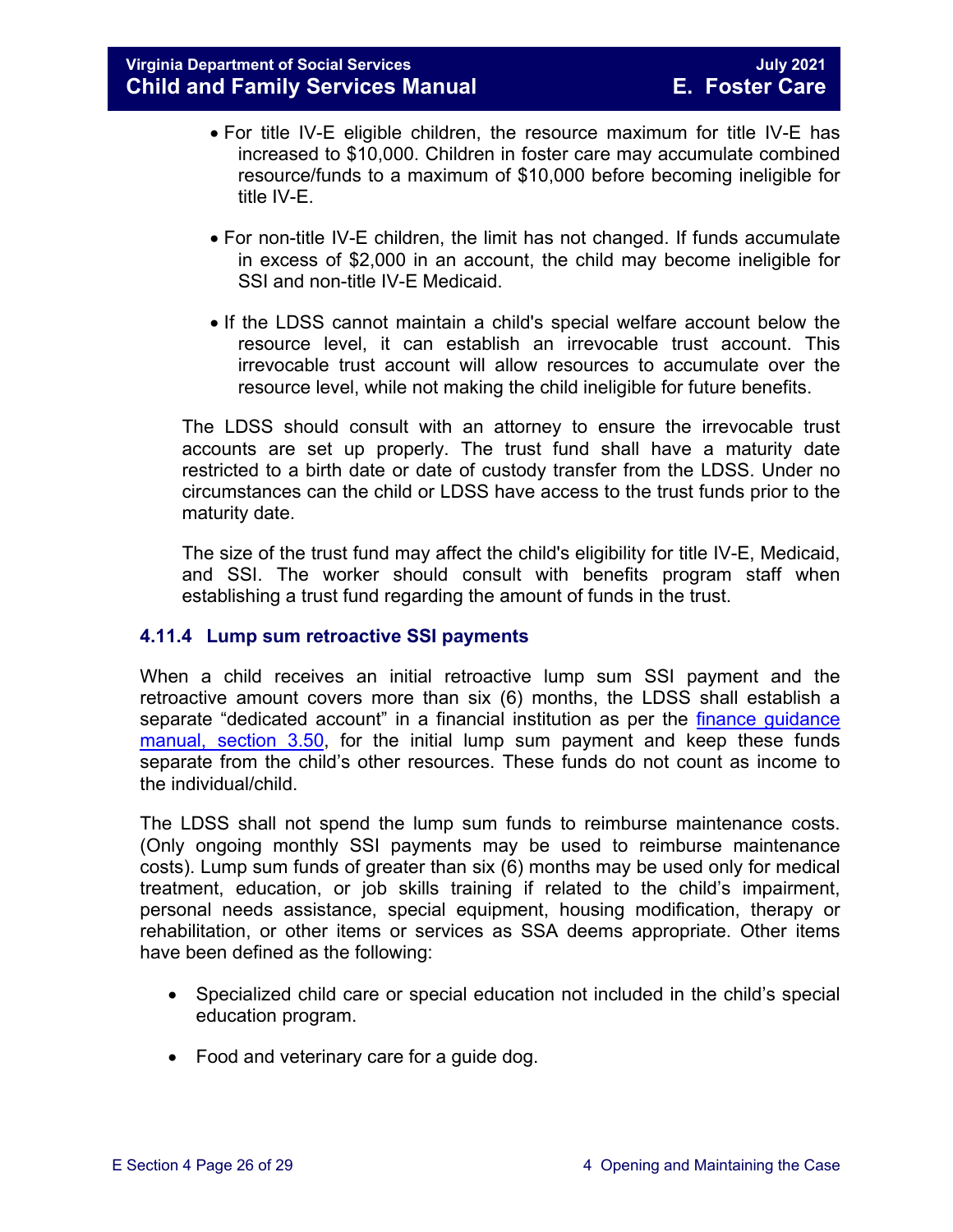- Repair of walls, carpets, or furnishings that have been damaged by a child with a mental impairment.
- Counseling, crisis intervention, respite, or treatment foster care services not covered by health insurance or public service program.
- Repayment of a past debt, including reimbursement of a creditor payee, if the items or services provided were related to the child's impairment and benefited the child.
- Personal aids to facilitate living and learning, such as assistive technology for communication and mobility, modified instructional materials, and specialized transportation.
- Special food for children with dietary needs or diapers for older, incontinent children.
- Increased electrical bills resulting from needed mechanical devices that constantly run.

Impact on eligibility for other resources: accumulated retroactive funds in dedicated accounts do not affect SSI eligibility. The child's title IV-E eligibility may be affected if the child is not SSI eligible when the retroactive benefits are received.

The LDSS should obtain approval from their local SSA office regarding reimbursement of expenditures from the retroactive lump sum payment if they have questions about the appropriateness of a reimbursement. The LDSS is held liable for these funds if they are not used in accordance with the Social Security Administration guidelines. The LDSS will be required to reimburse SSA for the misappropriation of any funds identified by the SSA from the dedicated account.

#### <span id="page-26-0"></span>**4.11.5 Other governmental benefits to which child may be entitled**

The child may be entitled to certain benefits because of the death or disability of a parent. These include Veterans Affairs (VA), Social Security (SSA), Railroad Retirement, etc.

The Social Security Administration provides information on the types of benefits and eligible children at Social Security Benefits: [Understanding the benefits.](https://www.ssa.gov/pubs/EN-05-10024.pdf) The service worker should contact the local Social Security office to confirm if a child may be eligible for social security benefits.

The child may be eligible for medical services under the Champus/Tricare program, if a parent is in military service.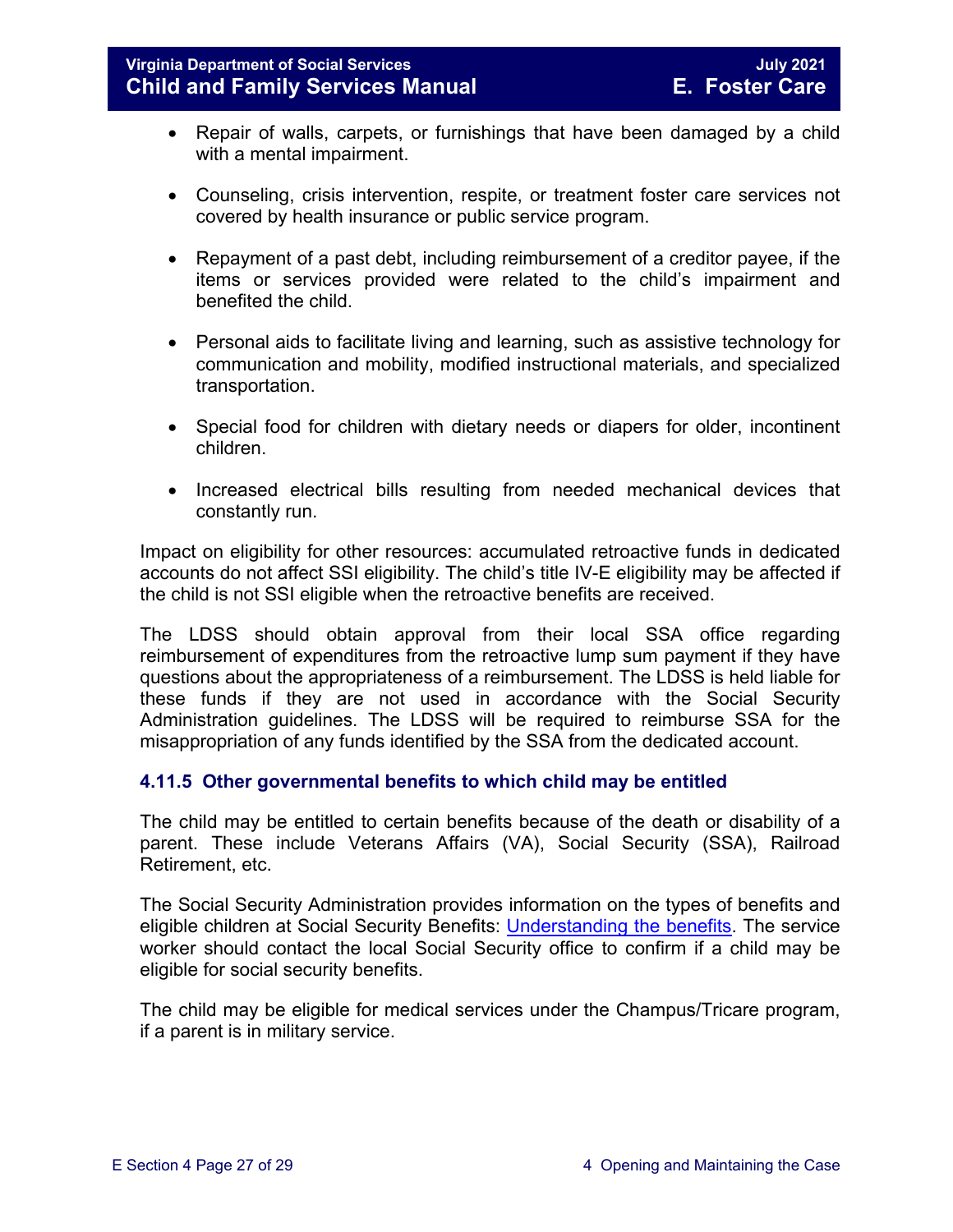## <span id="page-27-0"></span>**4.12 Setting up payment process for providers**

The service worker is responsible for ensuring that the foster parents and other service providers receive appropriate and timely payments. Timely payments should be made within the month following the month when services were provided to a child. Other local policies and procedures related to payment should be explained to the provider.

## <span id="page-27-1"></span>**4.13 Credit Freezes**

Beginning July 1, 2019, when a child who is less than 16 years of age has been in foster care for six months, the LDSS shall request the placement of a credit freeze. The service worker shall submit the written credit freeze request and required documents to the credit reporting agencies (CRAs) via certified mail within the thirty (30) day window of the child's six month anniversary in foster care. Written request forms and documentation requirements vary according to the procedures established by each CRA. For additional information, see Credit Freezes for Children and Youth in Foster Care.

After a credit freeze request has been submitted and processed, the service worker will receive confirmation from each CRA via mail. CRA confirmation letters will contain a unique personal identification number (PIN) assigned to the child for whom the security freeze was requested. The PIN shall be maintained in the hard copy of the child's case file. The service shall document credit freeze placement activities in the contact screen through OASIS using "Credit Freeze" as the purpose of the contact. Copies of the written credit freeze request and all CRA confirmation letters and communications shall be maintained in the hard copy of the child's case file.

The LDSS shall request the removal of the credit freeze upon:

- The child's removal from foster care.
- The child's request if the child is 16 years of age or older.
- A determination by the LDSS that removal of the credit freeze is in the best interest of the child.

Credit freeze removal requirements are further outlined in [Section 19.7.](https://fusion.dss.virginia.gov/Portals/%5bdfs%5d/Files/DFS%20Manuals/Foster%20Care%20Manuals/Foster%20Care%20Manual%2007-2020/Final%20Foster%20Care%20Manual%2007-2020/section_19_closing_a_case_to_foster_care.pdf#page=3)

## <span id="page-27-2"></span>**4.14 Starting a Lifebook**

A Lifebook is important for children entering foster care. Children entering foster care leave behind everything that is known and familiar and often lose the tangible memories that most people take for granted. A lifebook gives them a connection to who they are and where they came from in an immediate, organized format. Starting and maintaining a lifebook gives a child an opportunity to recognize his identity. A lifebook is a scrapbook like creation that records a child's life, how he entered foster care, his experiences with different families, and his feelings along the way. Lifebooks are unique in that they